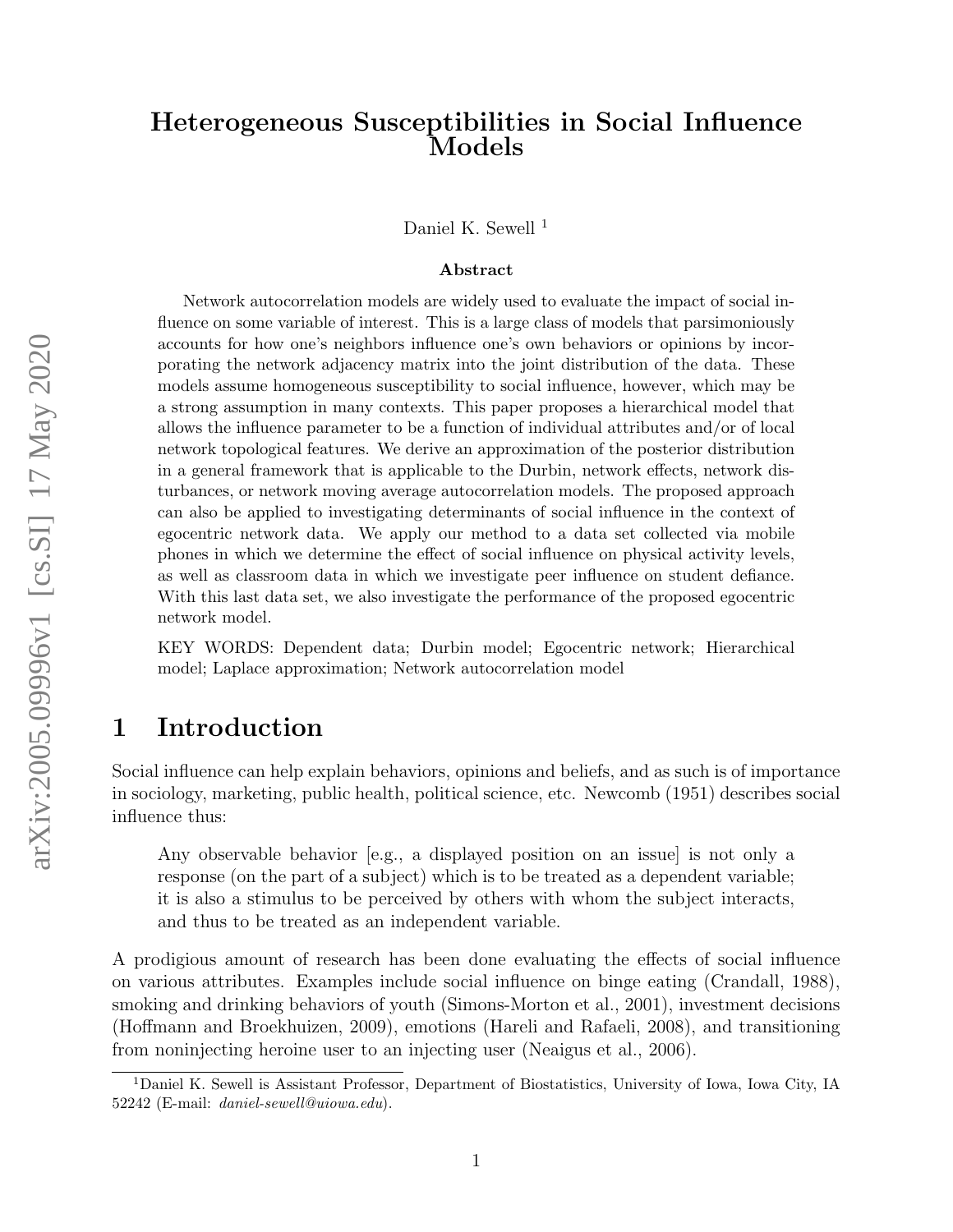The statistical models of choice for accounting for and evaluating the impact of social influence has long been the class of network autocorrelation models. These have been deemed the 'workhorse for modeling network influences on individual behavior' [\(Fujimoto et al.,](#page-20-3) [2011\)](#page-20-3). These models have their roots in spatial statistics, with important early works by [Ord](#page-21-2) [\(1975\)](#page-21-2) and [Doreian](#page-19-1) [\(1980\)](#page-19-1). These same models were quickly and successfully used for network data, and are still widely used and studied.

Network autocorrelation models make the strong assumption of homogeneous susceptibilities to social influence among network members; that is, each actor in the network is assumed to be equally susceptible to peer influence. This is contrary to much of the research being done by substantive scientists. [Friedkin and Johnsen](#page-20-4) [\(1999\)](#page-20-4) devised a theory of social influence that incorporates heterogeneity in susceptibility to influences through the network. Empirical studies have also shown that susceptibility can in fact vary based on subject attributes. For example, studies have shown that birth order [\(Staples and Walters, 1961\)](#page-21-3), age [\(Krosnick and Alwin, 1989;](#page-20-5) [Steinberg and Monahan, 2007\)](#page-21-4), and gender [\(Eagly, 1978\)](#page-19-2) all affect an individual's resistance to social influence; [Fennis and Aarts](#page-19-3) [\(2012\)](#page-19-3) show that reducing personal control leads to a higher susceptibility to social influence; [Urberg et al.](#page-21-5) [\(2003\)](#page-21-5) show that relationship variables can increase conformity to one's peers with respect to substance-use in adolescents; countless papers have been published using the Consumer Susceptibility to Interpersonal Influence measure [\(Bearden et al., 1989\)](#page-19-4), determining a subject's susceptibility to social influence.

Using network autocorrelation models as a starting point, we relax the assumption of uniform susceptibility to social influence. This is done by using a non-linear hierarchical model in which an individual's susceptibility is a function of that individual's characteristics. These characteristics can take on a variety of forms; the most obvious of these is an individual's attributes such as gender, but one may also use local network topological features, such as centrality measures, and in so doing determine how the network topology itself can affect how an actor may be susceptible to social influence. The proposed model can follow from the major network autocorrelation models, namely the Durbin model, the network effects model, the network disturbances model, and the network moving average model. Just as in homogeneous network autocorrelation models, the posterior distribution for our model is available in closed form but is not a well-known distribution. However, by using the Laplace approximation, we show how to very quickly obtain approximate samples from the posterior.

Section [2](#page-1-0) describes our proposed methods and our approximation to the posterior distribution. In Section [3,](#page-7-0) we extend these ideas to egocentric network data. Section [4](#page-9-0) describes a simulation study. Section [5](#page-10-0) describes an analysis of data collected via mobile phones measuring call logs among network members and health activity. Section [6](#page-13-0) describes an analysis of educational data collected via surveys measuring student attitudes and behaviors. We end with a brief conclusion in Section [7.](#page-16-0)

### <span id="page-1-0"></span>2 Methods

In this section, we first provide a brief review of the four most common types of network autocorrelation models. We then describe the proposed model and Bayesian estimation procedure for the simplest of these, which assumes a simple diagonal covariance matrix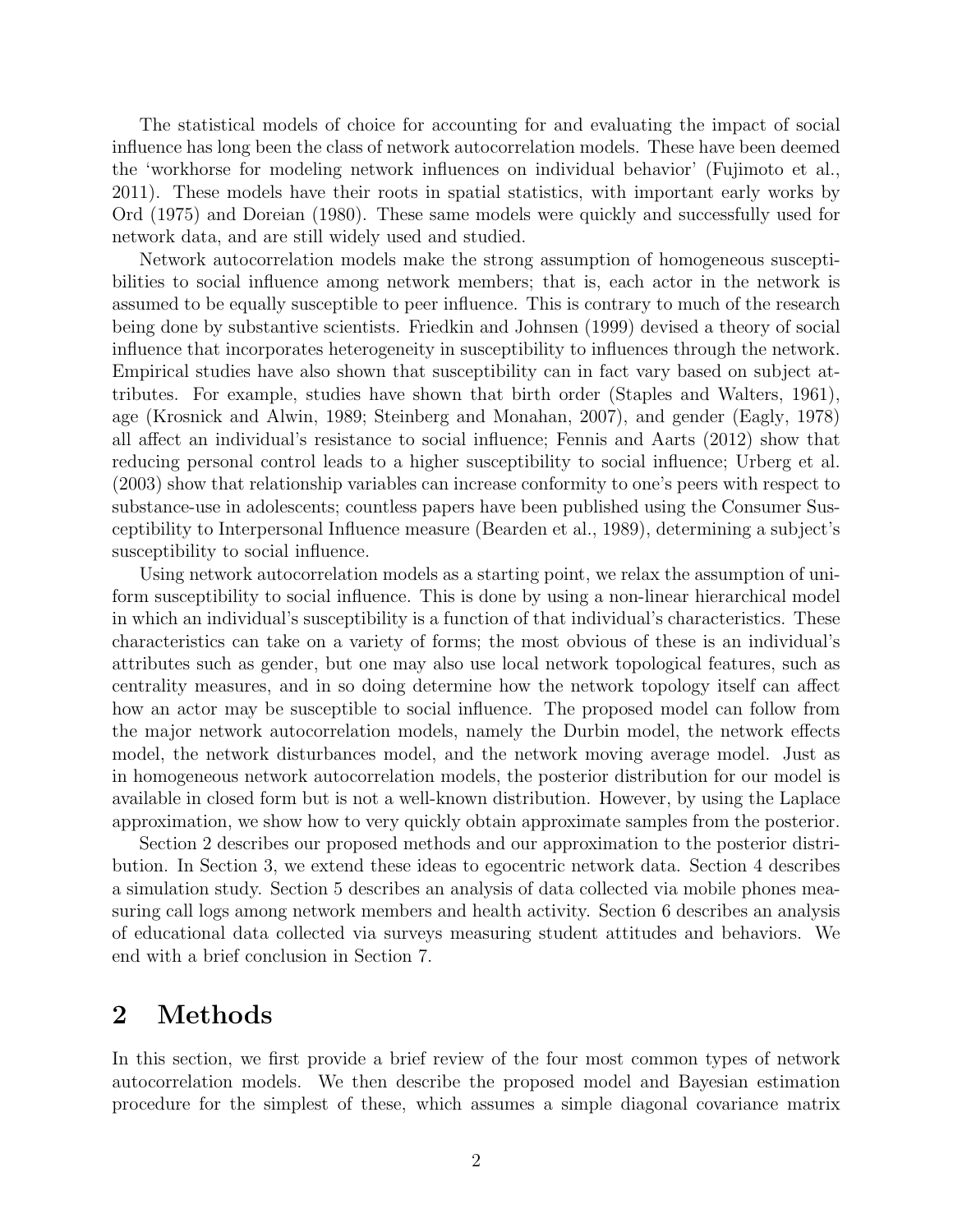for the response vector. Next, we describe more sophisticated and realistic social influence models and how to adapt the estimation scheme accordingly. We end the section by relating our work to a common operationalization of the adjacency matrix, namely row normalization.

Before beginning with the review, we shall provide some notation. We will let  $y$  be the  $n \times 1$  response vector of interest, where n is the total number of actors in the network. Let  $X_1$  and  $X_2$  be design matrices corresponding to the independent variables, having dimension  $n \times p_1$  and  $n \times p_2$  respectively. Let A be the  $n \times n$  adjacency matrix such that  $A_{ij} = 1$  if there is an edge from actor i to actor j and zero otherwise;  $A_{ii} = 0$  for all i. In some cases A may represent a weighted network where the non-diagonal entries of A may take values in some subset of  $\Re$ ; these values typically represent the strength of the edges in some meaningful way, e.g., the count of interactions between i and j. Let  $W_x$  and  $W_\epsilon$  be design matrices with dimension  $n \times q_1$  and  $n \times q_2$  respectively constructed from independent variables, functions of local network topologies, or some combination of the two. Note that  $X_1, X_2, W_x$ , and  $W_{\epsilon}$ may be identical, share some covariates, or be constructed from entirely different covariates. We will use  $\text{diag}(A)$  to represent the column vector constructed from the diagonal entries of some square matrix  $A$ , and  $Diag(a)$  to represent the diagonal matrix constructed by setting the diagonal elements to be the elements of the vector a. Sometimes it will be necessary to refer to a row, column, or element of a matrix; for any matrix  $M$  this will be denoted by  $M_{(i,\cdot)}, M_{(\cdot,j)}$ , or  $M_{(i,j)}$  respectively.

### 2.1 Review of network autocorrelation models

The class of network autocorrelation models provide a solid statistical framework with which to investigate the effects of social influence, or, should social influence be considered a nuisance parameter, appropriately account for the complex dependencies in the data due to the network effect. This class is typically associated with four statistical models. The simplest of these is the Durbin model. This model assumes that the observations are independent given the network and the covariates, but that an individual's mean is affected by the covariates of his/her neighbors. Specifically, the Durbin model is given by

<span id="page-2-0"></span>
$$
\mathbf{y} = X_1 \boldsymbol{\beta}_1 + \rho_x A X_2 \boldsymbol{\beta}_2 + \boldsymbol{\epsilon},\tag{1}
$$

where  $\beta_1$  and  $\beta_2$  are parameter vectors of unknown coefficients of size  $p_1$  and  $p_2$  respectively,  $\rho_x$  is the parameter that captures the (uniform) social influence effect, and  $\epsilon$  is a vector of independent mean zero normal random variables with variance  $\sigma^2$ . Note that  $\rho_x$  is constrained to equal 1 for model identifiability. The assumption of independence is most often unreasonable in the context of network data. To address this, the Durbin model can be augmented to allow for correlated errors. Three ways to do this are the effects, disturbances, and moving average models (see, e.g., [Doreian, 1980;](#page-19-1) [Hepple, 1995\)](#page-20-6).

The network effects model is given by

$$
\mathbf{y} = \rho_{\epsilon} A \mathbf{y} + X_1 \boldsymbol{\beta}_1 + \rho_x A X_2 \boldsymbol{\beta}_2 + \boldsymbol{\epsilon}.
$$
 (2)

In this model, in addition to the effect of neighbors' covariates, an individual's mean response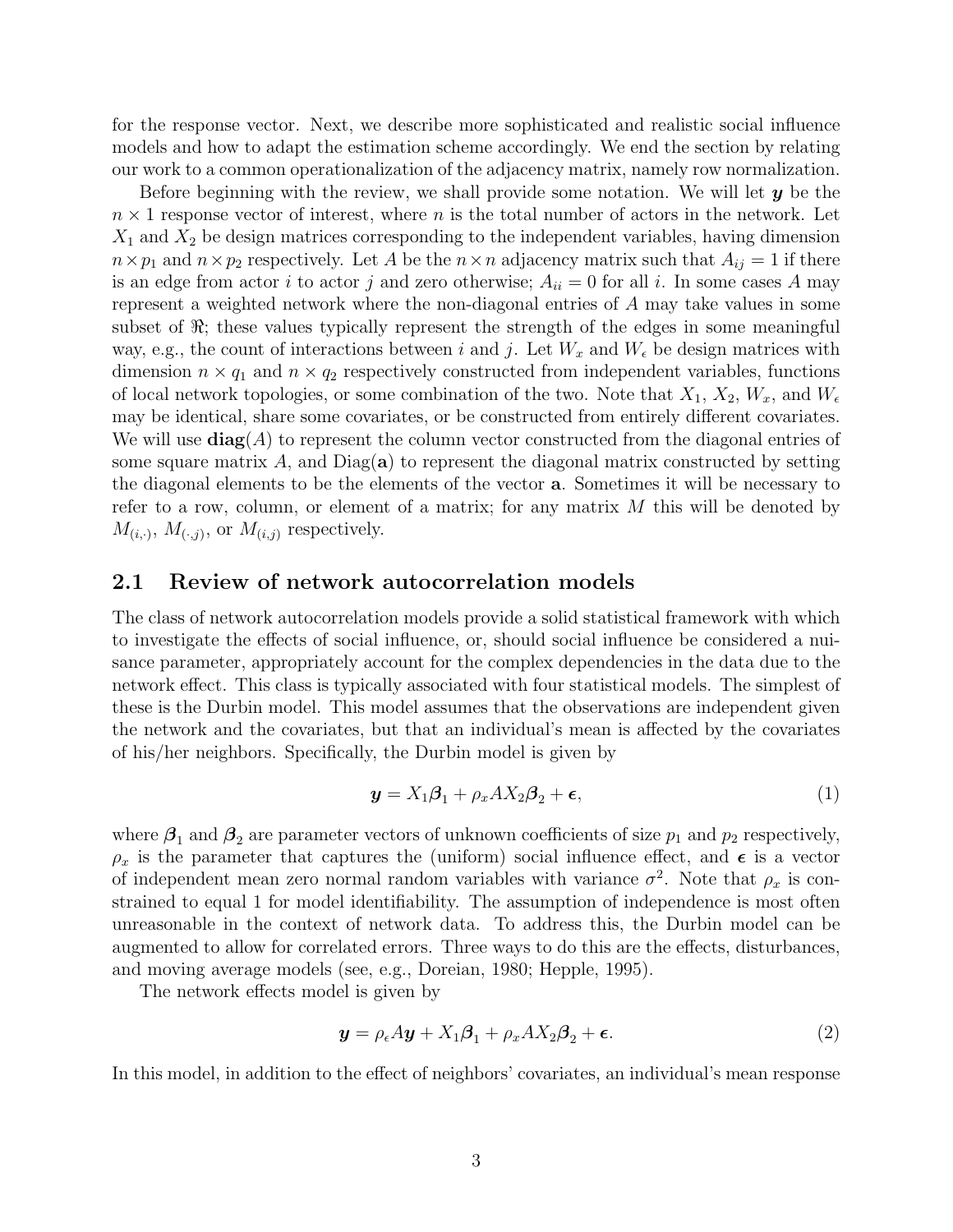is a function of his/her neighbors' responses. The network disturbances model is given by

$$
\mathbf{y} = X_1 \boldsymbol{\beta}_1 + \rho_x A X_2 \boldsymbol{\beta}_2 + \boldsymbol{\nu}, \n\boldsymbol{\nu} = \rho_{\epsilon} A \boldsymbol{\nu} + \boldsymbol{\epsilon}.
$$
\n(3)

Hence the network disturbances model is the Durbin model with the network effects model (sans covariates) on the errors. This model can be interpreted to mean that an individual's deviation from his/her mean is a function of his/her neighbors' deviations from their mean. Similar in spirit is the network moving average model, given by

<span id="page-3-2"></span>
$$
\mathbf{y} = X_1 \boldsymbol{\beta}_1 + \rho_x A X_2 \boldsymbol{\beta}_2 + \boldsymbol{\epsilon} + \rho_\epsilon A \boldsymbol{\epsilon}.
$$
 (4)

The errors are additive based on the network structure, and hence an individual's response depends on the random fluctuations of his/her neighbors that cannot be explained by the neighbors' covariates.

### 2.2 Durbin model

Here we relax the assumption of homogeneous susceptibility to social influence, beginning with the Durbin model. If an individual's susceptibility is unique to them, then we may rewrite [\(1\)](#page-2-0) as

$$
\mathbf{y} = X_1 \boldsymbol{\beta}_1 + R_x A X_2 \boldsymbol{\beta}_2 + \boldsymbol{\epsilon},
$$

where  $R_x$  is some diagonal matrix. If we further hypothesize that an individual's susceptibility is determined by some set of covariates or local network functions contained in the design matrix  $W_x$ , we may let

$$
\operatorname{diag}(R_x) = \widetilde{W}_x \widetilde{\boldsymbol{\gamma}}_x,\tag{5}
$$

$$
\widetilde{W}_x = (1, W_x), \tag{6}
$$

<span id="page-3-1"></span><span id="page-3-0"></span>
$$
\widetilde{\boldsymbol{\gamma}}_x = (1, \boldsymbol{\gamma}_x')',\tag{7}
$$

where  $\mathbbm{1}$  is the vector of 1's. The constraints given in [\(6\)](#page-3-0) and [\(7\)](#page-3-1) ensure that the model is identifiable, under the (obvious) assumptions that no columns of  $W_x$  are proportional to 1 and all design matrices are of full rank.

We assume the priors on the parameters are of the following form:

$$
\boldsymbol{\beta} \sim N(\mathbf{0}, g_1 \sigma^2 I_{p_1 + p_2}),\tag{8}
$$

$$
\boldsymbol{\gamma}_x \sim N(\mathbf{0}, g_2 \sigma^2 I_{q_1}),\tag{9}
$$

$$
\sigma^2 \sim IG(a/2, b/2),\tag{10}
$$

where  $\beta = (\beta_1')$  $_{1}^{\prime},\boldsymbol{\beta}_{2}^{\prime}$  $(2)$ ',  $N(\mu, \Sigma)$  is the multivariate normal distribution with mean  $\mu$  and covariance matrix  $\Sigma$ , and  $IG(a, b)$  is the inverse gamma distribution with shape parameter a and scale parameter b. The log of the posterior distribution is

$$
\ell := \log \left( \pi(\boldsymbol{\beta}, \boldsymbol{\gamma}_x, \sigma^2 | \mathbf{y}) \right) \n= \text{const} - \frac{a + n + p_1 + p_2 + q_1 + 2}{2} \log(\sigma^2) - \frac{1}{2\sigma^2} \left( b + ||\mathbf{y} - \tilde{X}\boldsymbol{\beta}||^2 + \frac{1}{g_1} ||\boldsymbol{\beta}||^2 + \frac{1}{g_2} ||\boldsymbol{\gamma}_x||^2 \right),
$$
\n(11)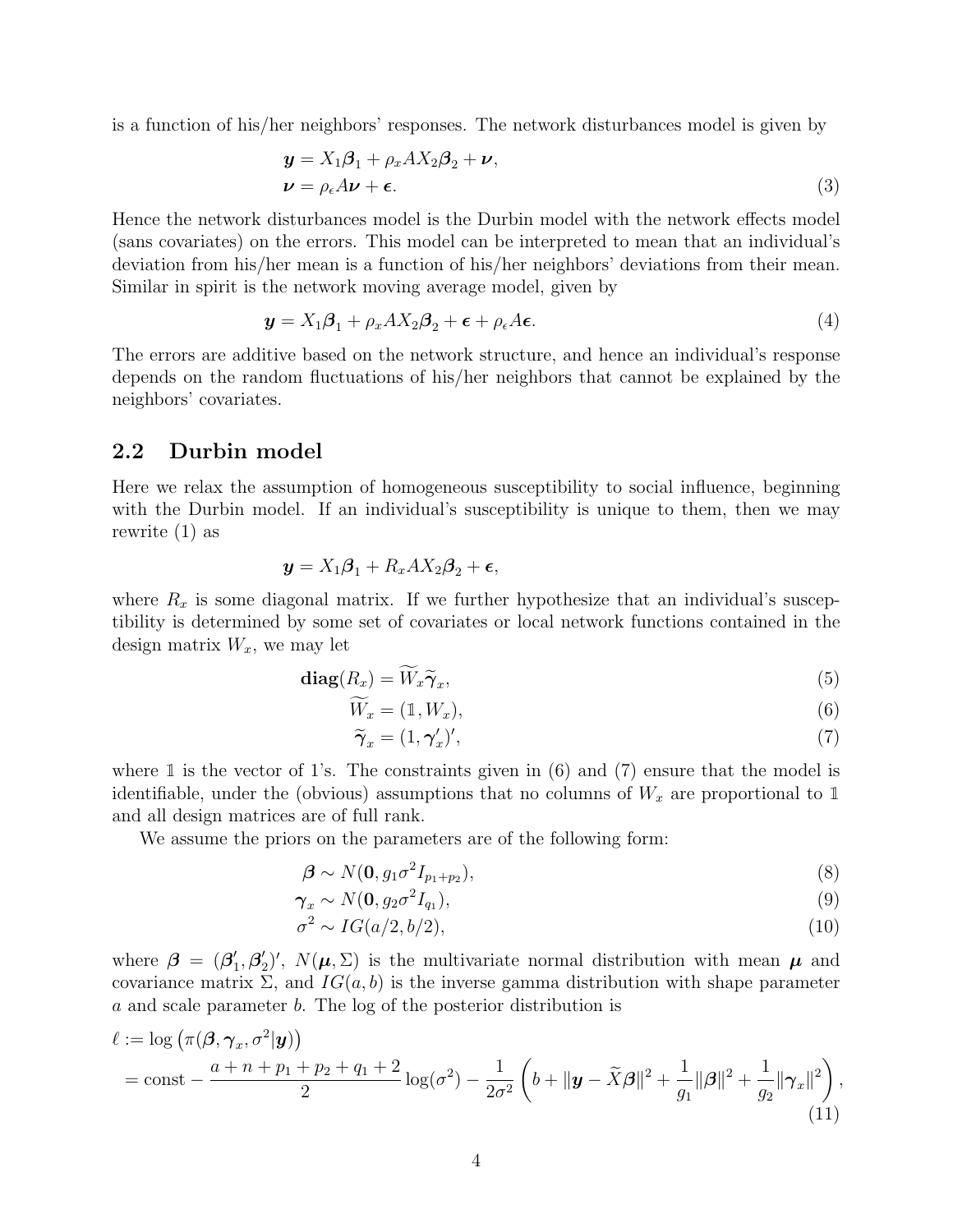where  $\ddot{X} = \begin{pmatrix} X_1 & R_x A X_2 \end{pmatrix}$ .

For estimation, we propose using the Laplace approximation. To this end, it is important to note the following facts, which can easily be confirmed: For two  $n \times 1$  vectors **a** and **b** and any  $n \times n$  matrix M, we have that

Fact 1. Diag(a) $b = Diag(b)a$ ,

Fact 2.  $\left[M'\text{Diag}^2(\mathbf{a})M\right]_{ij} = \mathbf{a}'\text{Diag}(M_{(\cdot,i)})\text{Diag}(M_{(\cdot,j)})\mathbf{a}.$ 

Thus using Fact 1 we can rewrite  $R_x A X_2 \beta_2$  as

<span id="page-4-0"></span>
$$
R_x A X_2 \beta_2 = (I_n + \text{Diag}(W_x \gamma_x)) A X_2 \beta_2 = A X_2 \beta_2 + D_{AX\beta} W_x \gamma_x, \tag{12}
$$

where  $D_{AX\beta} := \text{Diag}(AX_2\beta_2)$ . The first derivatives can then be found to be

$$
\frac{\partial \ell}{\partial \boldsymbol{\beta}} = -\frac{1}{\sigma^2} \left( \left( \tilde{X}' \tilde{X} + \frac{1}{g_1} I_{p_1 + p_2} \right) \boldsymbol{\beta} - \tilde{X}' \boldsymbol{y} \right), \tag{13}
$$

$$
\frac{\partial \ell}{\partial \gamma_x} = -\frac{1}{\sigma^2} \left( \left( W'_X D^2_{AX\beta} W_X + \frac{1}{g_2} I_{q_1} \right) \gamma_x - W'_x D_{AX\beta} (\mathbf{y} - X_1 \boldsymbol{\beta}_1 - AX_2 \boldsymbol{\beta}_2) \right), \tag{14}
$$

$$
\frac{\partial \ell}{\partial \sigma^2} = -\frac{a + p_1 + p_2 + q_1 + n + 2}{2\sigma^2} + \frac{1}{2(\sigma^2)^2} \left( b + \|\mathbf{y} - \tilde{X}\mathbf{\beta}\|^2 + \frac{1}{g_1} \|\mathbf{\beta}\|^2 + \frac{1}{g_2} \|\boldsymbol{\gamma}_x\|^2 \right). \tag{15}
$$

This then allows us to implement the following iterative algorithm to compute the maximum a posteriori (MAP) estimators.

#### Algorithm 1.

- **0** Initialize  $\boldsymbol{\beta}$  and  $\widehat{\boldsymbol{\gamma}}_x$ .
- **1** Set  $R_x = Diag(\widetilde{W}_x(1, \widehat{\boldsymbol{\gamma}}'_x))$  $'_{x})')$ .
- 2 Set  $X = (X_1 \ R_x A X_2).$

$$
3 \ \ Set \ \widehat{\boldsymbol{\beta}} = \left( \widetilde{X}' \widetilde{X} + \frac{1}{g_1} I_{p_1+p_2} \right)^{-1} \widetilde{X}' \boldsymbol{y}.
$$

4 Set  $D_{AX\beta} = Diag(AX_2\widehat{\boldsymbol{\beta}})$ .

5 Set 
$$
\widehat{\boldsymbol{\gamma}}_x = \left(W'_x D^2_{AX\beta} W_x + \frac{1}{g_2} I_{q_1}\right)^{-1} W'_x D_{AX\beta} \left(\boldsymbol{y} - X_1 \widehat{\boldsymbol{\beta}}_1 - AX_2 \widehat{\boldsymbol{\beta}}_2\right).
$$

Repeat steps 1 through 5 until reaching convergence.

**6** Set 
$$
\widehat{\sigma}^2 = \frac{1}{a+p_1+p_2+q_1+n+2} \left(b + \|\mathbf{y} - \widetilde{X}\widehat{\boldsymbol{\beta}}\|^2 + \frac{1}{g_1}\|\widehat{\boldsymbol{\beta}}\|^2 + \frac{1}{g_2}\|\widehat{\boldsymbol{\gamma}}_x\|^2\right).
$$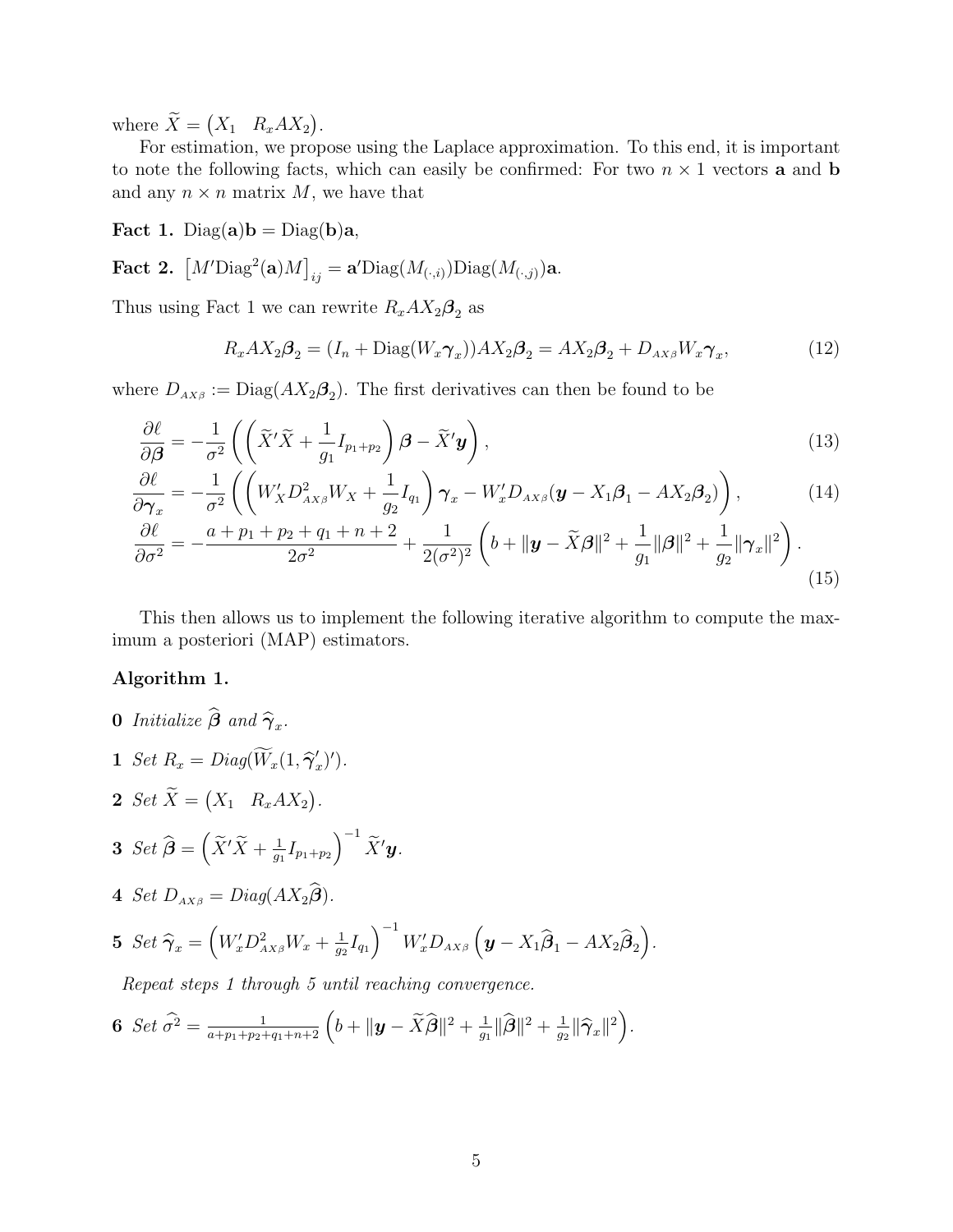Most of the second derivatives to construct the Jacobian are straightforward. However,  $\partial^2 \ell/\partial \gamma_x \partial \beta'$  is not entirely trivial. First, consider just the  $k^{th}$  element of [\(14\)](#page-4-0). From Fact 2, we have

$$
[W'_x D^2_{AX_\beta} W_x]_{k,\ell} = \beta'_2 X'_2 A' \text{Diag}(W_{x(\cdot,k)}) \text{Diag}(W_{x(\cdot,\ell)}) A X_2 \beta_2,
$$
  
\n
$$
\Rightarrow \frac{\partial \ell}{\partial \gamma_{x(k)}} = -\frac{1}{\sigma^2} \left( \beta'_2 X'_2 A' \text{Diag}(W_{x(\cdot,k)}) (R_x - I) A X_2 \beta_2 \right)
$$
  
\n
$$
- \beta'_2 X'_2 A' \text{Diag}(W_{x(\cdot,k)}) (\mathbf{y} - X_1 \beta_1 - A X_2 \beta_2),
$$
  
\n
$$
\Rightarrow \frac{\partial^2 \ell}{\partial \beta_2 \gamma_{x(k)}} = \frac{1}{\sigma^2} X'_2 A' \text{Diag}(W_{x(\cdot,k)}) (\mathbf{y} - X_1 \beta_1 - R_x A X_2 \beta_2)
$$
  
\n
$$
= \frac{1}{\sigma^2} X'_2 A' \text{Diag}(\mathbf{y} - X_1 \beta_1 - R_x A X_2 \beta_2) W_{x(\cdot,k)},
$$

and hence

$$
\frac{\partial^2 \ell}{\partial \beta_2 \partial \gamma_x'} = \frac{1}{\sigma^2} X_2' A \text{Diag}(\mathbf{y} - X_1 \beta_1 - 2R_x A X_2 \beta_2) W_x. \tag{16}
$$

The above work yields the following result.

Result 1. The Laplace approximation to the posterior distribution corresponding to the Durbin model with heterogeneous susceptibilities to social influence is multivariate normal with mean equal to the MAP estimators  $(\hat{\sigma}^2, \hat{\beta}, \hat{\gamma})$ , and covariance matrix equal to

$$
Cov\begin{pmatrix} \sigma^2 \\ \beta \\ \gamma_x \end{pmatrix} = \widehat{\sigma}^2 \begin{pmatrix} \frac{a+n+p_1+p_2+q_1}{2\widehat{\sigma}^2} & \mathbf{0} & \mathbf{0} \\ \vdots & \hat{\widetilde{X}}^{\prime} \widehat{\widetilde{X}} + \frac{1}{g_1} I & \begin{pmatrix} X_1^{\prime} \widehat{D}_{AX\beta} W_x \\ -X_2^{\prime} A^{\prime} Diag(\mathbf{y} - X_1 \widehat{\beta}_1 - 2\widehat{R}_x A X_2 \widehat{\beta}_2) W_x \end{pmatrix} \end{pmatrix}^{-1}
$$

,

where  $\hat{\tilde{X}}$  and  $\hat{D}_{AX\beta}$  are constructed using the MAP estimators.

A final note is that the Durbin model with heterogeneous susceptibilities is similar to a linear model with interaction terms between the  $q_1$  variables from  $W_x$  and  $p_2$  variables obtained from  $(AX_2)$ , and in fact what we have proposed can be thought of as a subset of the interaction model. In our proposed model, we are constraining the coefficient corresponding to the interaction between the  $k^{th}$  variable in  $W_x$  and the  $\ell^{th}$  variable in  $(AX_2)$  to have the form  $\gamma_k \beta_{2\ell}$ . Obviously this has the potential benefit of parsimony by reducing the dimension of the parameter space (for the interaction terms) from  $\mathbb{R}^{p_2 \cdot q_1}$  to  $\mathbb{R}^{p_2+q_1}$ , but much more importantly it allows us to interpret the coefficients in meaningful ways.

### 2.3 Adding correlated errors

The previous section, while incorporating social influence through the covariates of an individual's alters, makes the strong assumption of independence of observations. We now relax this assumption of independence while continuing to relax the assumption of homogeneous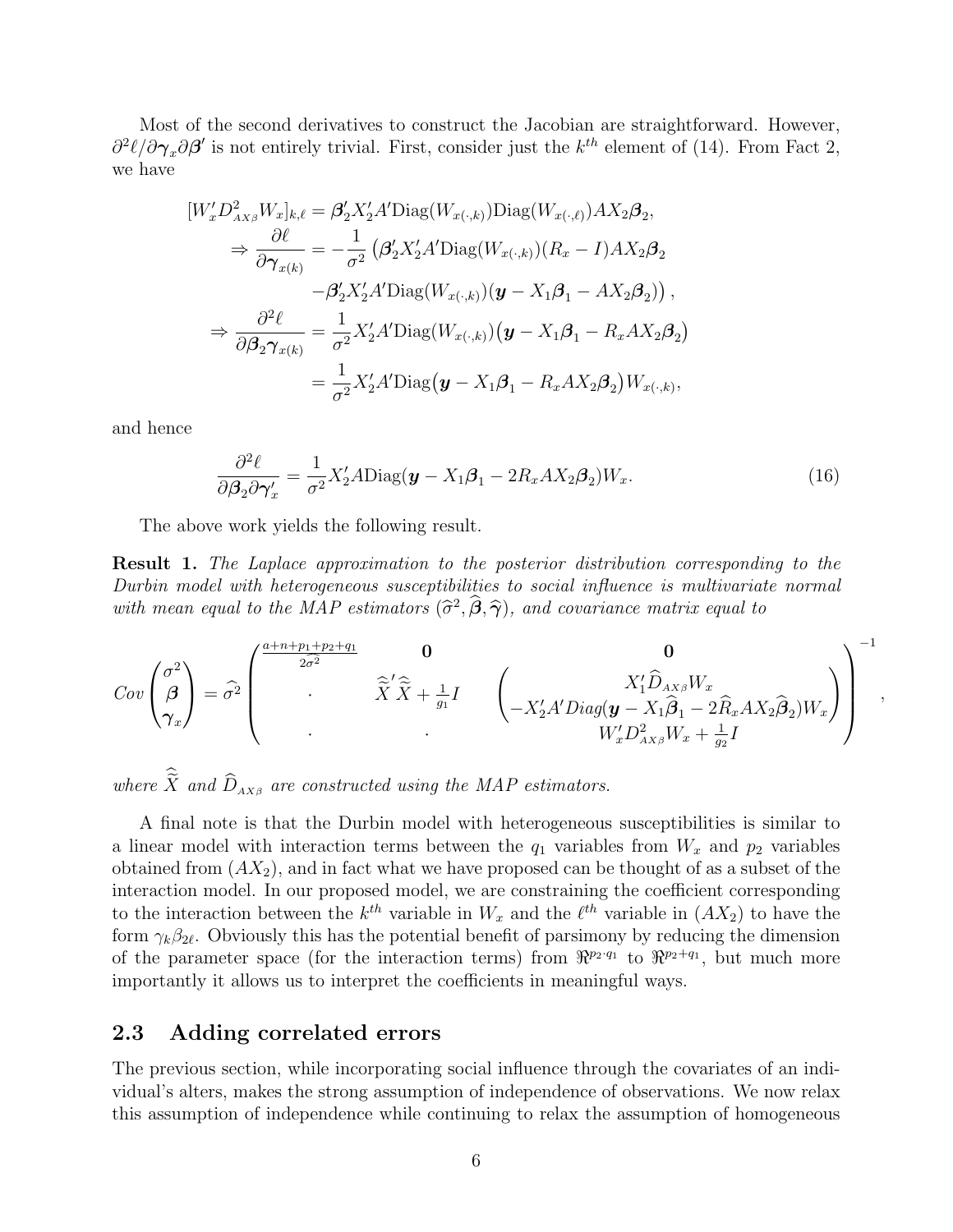susceptibility to social influence. To do this, we utilize the network effects, disturbances, and moving average models.

As before, rather than having a single parameter  $\rho_{\epsilon}$  representing the effect of social influence, we will let  $\rho_{\epsilon}$  vary from individual to individual. Specifically, we will use a diagonal matrix  $R_{\epsilon}$  constructed by setting  $diag(R_{\epsilon}) = W_{\epsilon} \gamma_{\epsilon}$ . We'll place a normal zero mean prior on  $\gamma_{\epsilon}$  with covariance  $g_3\sigma^2 I_{q_2}$ . After some manipulation, this yields the following result.

Result 2. The posterior distribution for network autocorrelation models with heterogeneous susceptibilities can be written in a general form:

$$
\pi(\boldsymbol{\beta}, \boldsymbol{\gamma}_x, \boldsymbol{\gamma}_\epsilon, \sigma^2 | \mathbf{y}) \propto \left[ |V|^{-\frac{1}{2}} (b^*)^{-\frac{a^*}{2}} |\Sigma_\beta|^{\frac{1}{2}} \right] \cdot \left[ (b^*)^{\frac{a^*}{2}} (\sigma^2)^{-\frac{a^*}{2} - 1} e^{-\frac{b^*}{2\sigma^2}} \right] \cdot \left[ (\sigma^2)^{-\frac{p_1 + p_2}{2}} |\Sigma_\beta|^{-\frac{1}{2}} e^{-\frac{1}{2\sigma^2} (\boldsymbol{\beta} - \boldsymbol{\mu}_\beta)' \Sigma_\beta^{-1} (\boldsymbol{\beta} - \boldsymbol{\mu}_\beta)} \right],
$$
\n(17)

where

$$
a^* = a + n + q_1 + q_2,
$$
  
\n
$$
b^* = b + \mathbf{y}'V^{-1}\mathbf{y} - \mathbf{\mu}'_{\beta}\Sigma_{\beta}^{-1}\mathbf{\mu}_{\beta} + \frac{1}{g_2}||\gamma_x||^2 + \frac{1}{g_3}||\gamma_{\epsilon}||^2,
$$
  
\n
$$
\Sigma_{\beta}^{-1} = \widetilde{X}'V^{-1}\widetilde{X} + \frac{1}{g_1}I,
$$
  
\n
$$
\mathbf{\mu}_{\beta} = \Sigma_{\beta}\widetilde{X}'V^{-1}\mathbf{y}.
$$

(a) The network effects model can be represented in this form by letting

<span id="page-6-0"></span>
$$
\widetilde{X} = (I - R_{\epsilon}A)^{-1} (X_1 \ R_x A X_2),
$$
  
\n
$$
V = (I - R_{\epsilon}A)^{-1} (I - A' R_{\epsilon})^{-1}.
$$

(b) The network disturbances model can be represented in this form by letting

$$
\bar{X} = (X_1 \ R_x A X_2), \nV = (I - R_{\epsilon} A)^{-1} (I - A' R_{\epsilon})^{-1}.
$$

(c) The network moving average model can be represented by letting

$$
\widetilde{X} = \begin{pmatrix} X_1 & R_x A X_2 \end{pmatrix},
$$
\n
$$
V = (I + R_{\epsilon} A)(I + A' R_{\epsilon}).
$$

There is no closed form solution to the MAP estimators iterative or otherwise, and so we cannot proceed directly as before. However, with the grouping of terms we have used in [\(17\)](#page-6-0), it is easy to see that  $\beta$  and  $\sigma^2$  can be integrated out of the posterior, leaving a closed form of  $\pi(\gamma_x, \gamma_\epsilon | y)$  equal (up to a multiplicative constant) to the first term in [\(17\)](#page-6-0). Therefore one may, using numerical algorithms, optimize this function and in so doing estimate the Hessian. This then gives us a Normal approximation to that marginal posterior, which we will denote as  $N(\mu_{\gamma}, \Sigma_{\gamma})$ , where  $\mu_{\gamma}$  is the MAP of  $\pi(\gamma_x, \gamma_{\epsilon} | y)$ , and  $\Sigma_{\gamma}$  is the inverse of the negative Hessian matrix. Given  $\gamma_x$  and  $\gamma_\epsilon$ , we have that the conditional posterior distribution of  $\beta$ and  $\sigma^2$  is well known and easy to draw samples from. Therefore, we may get approximate samples from the posterior distribution by the following algorithm.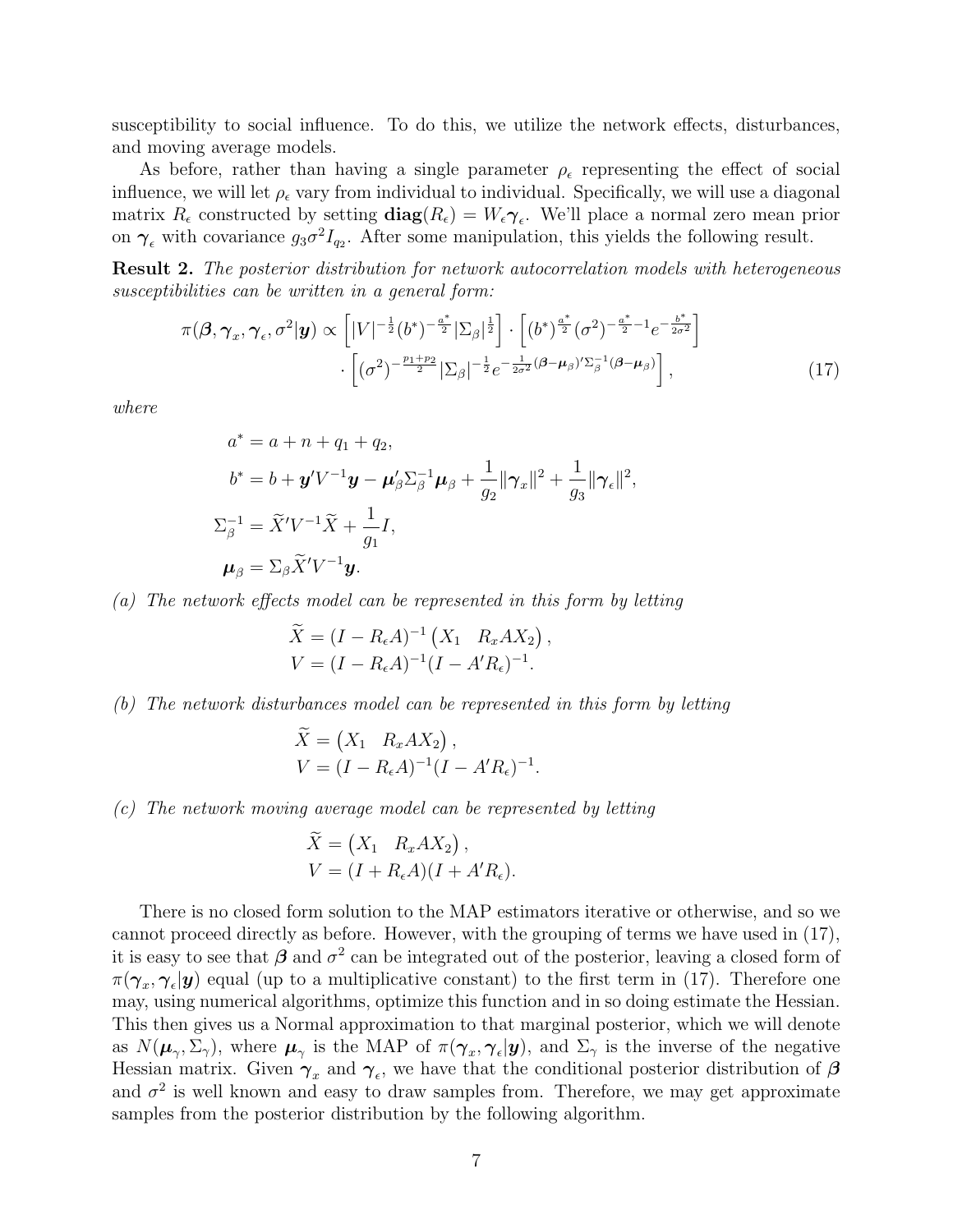#### <span id="page-7-2"></span>Algorithm 2.

**0** Numerically find  $\boldsymbol{\mu}_{\gamma} = \underset{(\boldsymbol{\gamma}'_x \ \boldsymbol{\gamma}'_e)'}{\operatorname{argmax}}$  $\left\{|V|^{-\frac{1}{2}}(b^*)^{-\frac{a^*}{2}}|\Sigma_{\beta}|^{\frac{1}{2}}\right\}$  and set  $\Sigma_{\gamma} = (-H)^{-1}$ , where H is the Hessian matrix.

For  $m = 1, \ldots, M$ , repeat the following steps:

- 1 Draw  $(\gamma_x^{(m)}$  $^\prime$   $\gamma_\epsilon^{(m)}$  $\int'$  from  $N(\boldsymbol{\mu}_{\gamma}, \Sigma_{\gamma}).$
- 2 Draw  $\sigma^{2(m)}$  from IG  $(a^*/2, b^{*(m)}/2)$ .
- 3 Draw  $\boldsymbol{\beta}^{(m)}$  from  $N(\boldsymbol{\mu}_{\beta}^{(m)})$  $\sigma_{\beta}^{(m)}, \sigma^{2(m)}\Sigma_{\beta}^{(m)}$  $\binom{m}{\beta}$ .

### <span id="page-7-1"></span>2.4 Extension of row normalization

In the network autocorrelation model with homogeneous susceptibilities, there is a long tradition of row normalization (e.g., [Ord, 1975;](#page-21-2) [Anselin, 1988,](#page-19-5) or see [Leenders](#page-20-7) [\(2002\)](#page-20-7) for a more general discussion on the operationalization of the adjacency matrix). The idea behind this is that every actor of the network receives the same amount of influence. While this seems on a superficial level to enforce some degree of homogeneity among how actors are influenced, the opposite is in fact true. Consider the toy example given in Figure [1.](#page-8-0) Ego 1 only has one tie, that with alter 1. Ego 2 in contrast has 5 ties, that with alter 1 as well as four other ties. Enforcing row normalization implies that ego 1 is much more susceptible to influence from alter 1 than is ego 2. We can see, for example, that in the context of a moving average model, the covariance between ego 1 and alter 1 is  $3\rho\sigma^2/2$ , while the covariance between ego 2 and alter 1 is  $7\rho\sigma^2/10$ , even though both ego 1 and ego 2 are connected to alter 1 in the same way.

Row normalization, in other words, assumes that how any two actors co-vary depends not only on whether or not the two actors are linked, but also by their respective local network topology, and disregards any attributes about the actors themselves. This can also be seen by noting that row normalization is a special case of our proposed model, where  $W_{\epsilon}$  is of rank 1 and equals the column vector consisting of the inverse of the local network sizes. Using our proposed model we can now generalize this to allow the heterogeneity in susceptibilities to depend on multiple local topological features as well as covariates.

## <span id="page-7-0"></span>3 Egocentric networks

Often times, collecting data on an entire network is infeasible. Other times, the network boundaries are ill-defined, and so even given limitless resources it would not be possible to collect data on the entire network. For these reasons, researchers often collect what is called egocentric network data. That is, researchers select a subset of members of the network and collect measurements on these subjects and their alters, i.e., those individuals to whom there are ties with the original subset of network members. There are some obvious disadvantages to this type of data, however, primarily because the dependence structure of the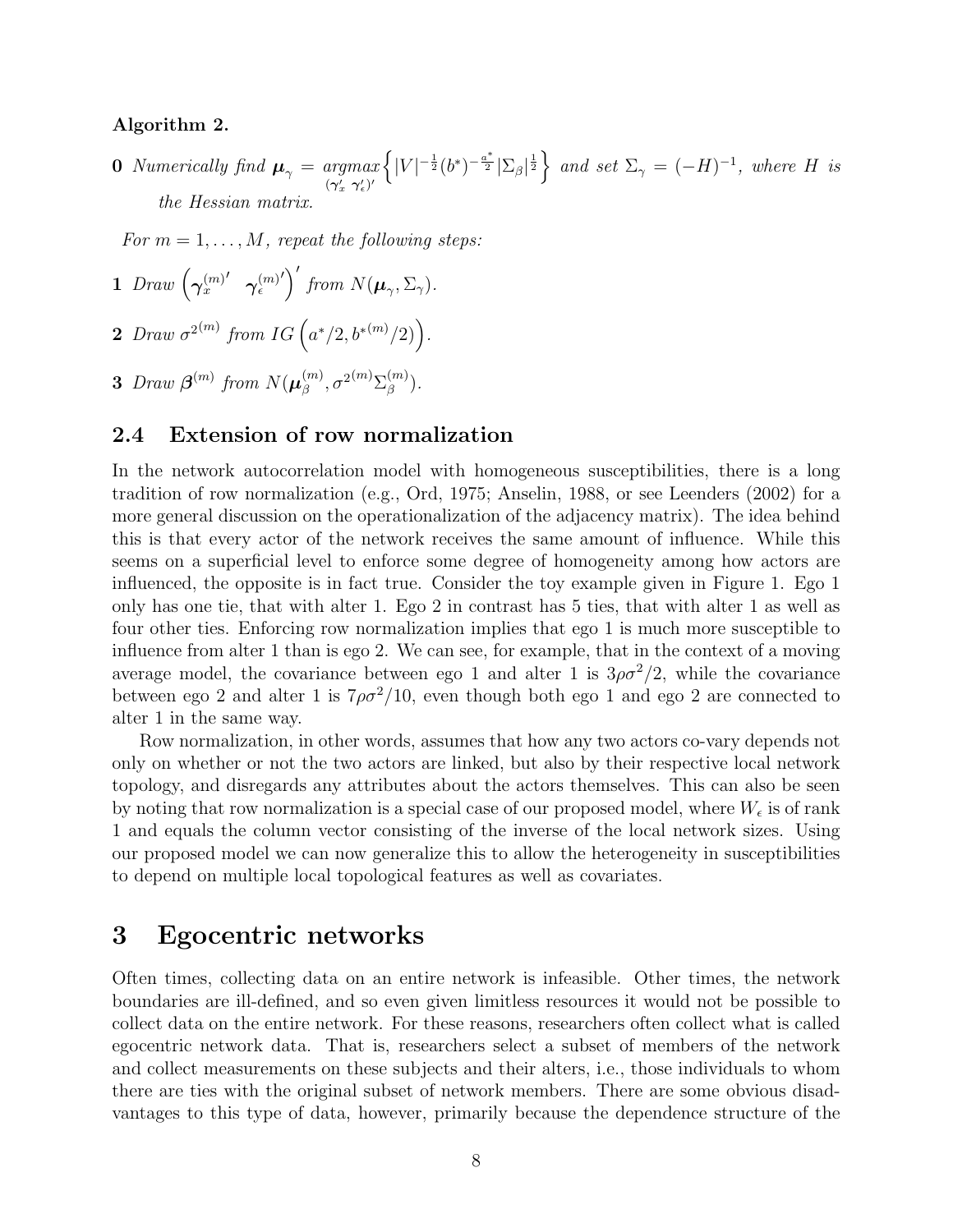<span id="page-8-0"></span>

Figure 1: Toy pedagogical example for Section [2.4.](#page-7-1)

data depends on A, which is only partially observed. [Sewell](#page-21-6) [\(2017\)](#page-21-6) demonstrated how one may obtain inference on egocentric network data that is based on network autocorrelation models. However, this approach continued to assume uniform susceptibility to social influence. If the data generating process can be well approximated by a network moving average model, we can utilize our proposed approach when analyzing egocentric network data.

To see this, first note that we can partition the data into non-overlapping subsets that correspond to the egos (i.e., the subset sampled), the egos' alters<sup>[2](#page-8-1)</sup>, and all others. Partitions associated with these three categories will be denoted by the subscripts  $e$ ,  $a$ , and  $o$ respectively. Then [\(4\)](#page-3-2) may be written as

$$
\begin{pmatrix}\n\mathbf{y}_e \\
\mathbf{y}_a \\
\mathbf{y}_o\n\end{pmatrix} = \begin{pmatrix}\nX_{1e} \\
X_{1a} \\
X_{1o}\n\end{pmatrix}\n\beta_1 + \begin{pmatrix}\nR_{xe} & \mathbf{0} & \mathbf{0} \\
\mathbf{0} & R_{xa} & \mathbf{0} \\
\mathbf{0} & \mathbf{0} & R_{xo}\n\end{pmatrix}\n\begin{pmatrix}\nA_e & A_{ea} & \mathbf{0} \\
A_{ae} & A_a & A_{ao} \\
\mathbf{0} & A_{oa} & A_o\n\end{pmatrix}\n\begin{pmatrix}\nX_{2e} \\
X_{2a} \\
X_{2o}\n\end{pmatrix}\n\beta_2\n+ \begin{pmatrix}\n\epsilon_e \\
\epsilon_a \\
\epsilon_o\n\end{pmatrix} + \begin{pmatrix}\nR_{ee} & \mathbf{0} & \mathbf{0} \\
\mathbf{0} & R_{ea} & \mathbf{0} \\
\mathbf{0} & \mathbf{0} & R_{eo}\n\end{pmatrix}\n\begin{pmatrix}\nA_e & A_{ea} & \mathbf{0} \\
A_{ae} & A_a & A_{ao} \\
\mathbf{0} & A_{oa} & A_o\n\end{pmatrix}\n\begin{pmatrix}\n\epsilon_e \\
\epsilon_a \\
\epsilon_o\n\end{pmatrix}.
$$
\n(18)

From [\(18\)](#page-8-2) we can see that the distribution of the observed data  $y_e$  is

$$
\mathbf{y}_e \sim N\Big(X_{1e}\beta_{1} + R_{xe}(A_eX_{2e} + A_{ea}X_{2a})\beta_{2}, \sigma^2\big((I + R_{ee}A_e)(I + A'_eR_{ee}) + R_{ee}A_{ea}A'_{ea}R_{ee}\big)\Big). (19)
$$

With this setup, we have the following result.

<span id="page-8-3"></span>Result 3. The network moving average model for egocentric data can be represented by [\(17\)](#page-6-0), letting

<span id="page-8-2"></span>
$$
\widetilde{X} = (X_{1e} \ R_{xe}(A_e X_{2e} + A_{ea} X_{2a}))
$$
  
\n
$$
V = (I + R_{ee} A_e)(I + A'_e R_{ee}) + R_{ee} A_{ea} A'_{ea} R_{ee},
$$

<span id="page-8-1"></span> $2E$ ven though some egos may have edges involving other egos, 'alters' here refer only to those egos' alters which have not been sampled.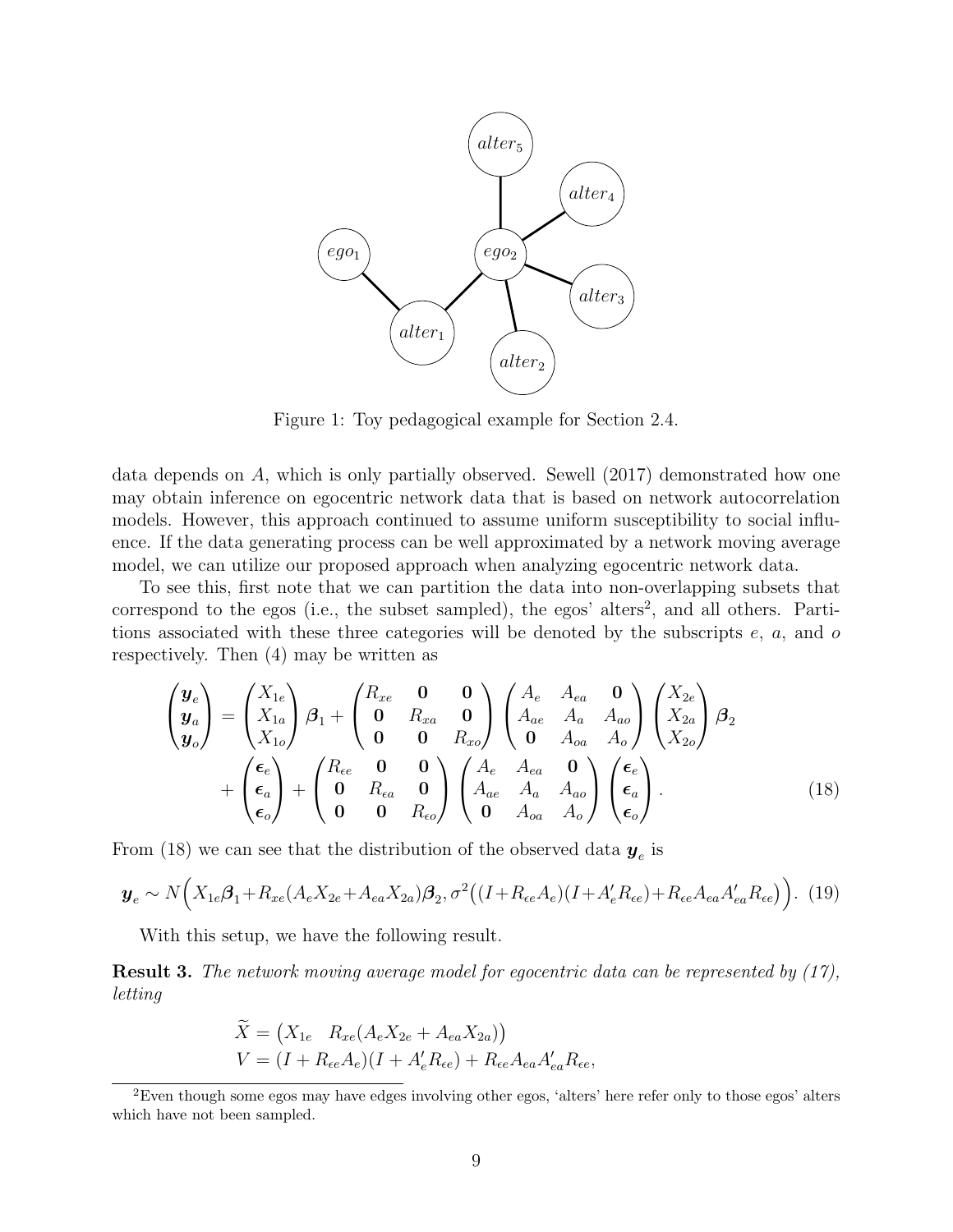and where  $a^*$ ,  $b^*$ , and  $\boldsymbol{\mu}_{\beta}$  are slightly changed to be

$$
a^* = a + n_e + q_1 + q_2,
$$
  
\n
$$
b^* = b + \mathbf{y}'_e V^{-1} \mathbf{y}_e - \mathbf{\mu}'_\beta \Sigma_\beta^{-1} \mathbf{\mu}_\beta + \frac{1}{g_2} ||\gamma_x||^2 + \frac{1}{g_3} ||\gamma_e||^2,
$$
  
\n
$$
\mathbf{\mu}_\beta = \Sigma_\beta \widetilde{X}' V^{-1} \mathbf{y}_e.
$$

This then lends itself to the same sampling procedure described in Algorithm [2.](#page-7-2)

It should be possible to similarly combine the proposed methods for heterogeneous susceptibilities with the methods of [Sewell](#page-21-6) [\(2017\)](#page-21-6) to implement either the network effects or disturbances model for egocentric network data. Doing so, however, dramatically increases the dimensionality of the estimation problem, and would require further work that is beyond the scope of this paper. The Durbin model is, of course, trivially accommodated by fixing  $R_{\epsilon}$  to be a matrix of zeros in Result [3.](#page-8-3)

## <span id="page-9-0"></span>4 Simulation study

We conducted a simulation study to examine the properties of the Bayesian estimators. We simulated and analyzed 1,000 data sets and evaluated the Bayesian estimation by considering (1) the point estimation, (2) the credible interval coverage frequencies, and (3) the bias in estimating individual susceptibilities.

Each simulated data set was constructed in the following way. To ensure that we were considering a realistic network topology, we used the network from Section [5.](#page-10-0) We then generated a binary covariate by independent Bernoulli draws with success probability of 0.5, and a continuous valued covariate by independent draws from a standard normal distribution. These two variables constituted  $X_2$  and, along with an intercept,  $X_1$  (i.e.,  $X_1 = \begin{pmatrix} 1 & X_2 \end{pmatrix}$ ). The normally distributed covariate was also used in constructing  $W_x$  and  $W_{\epsilon}$ , along with the inverse of the network size, betweenness, local clustering coefficient, and eigenvector centrality (and an intercept for  $W_{\epsilon}$ ). The network disturbances model was used in simulation and estimation. We set all elements of  $\gamma_x$  and  $\gamma_\epsilon$  to equal 0.1, all elements of  $\beta_1$  to equal 2, all elements of  $\beta_2$  to equal 0.5, and we set  $\sigma^2$  to equal 0.5.

Figure [2](#page-10-1) shows boxplots of the posterior means of the parameters. The gray horizontal lines indicate the true value, and from this we confirm that the posterior means provide accurate point estimation of the parameters. Of note is that there was non-negligible correlation between the local network measures (ranging from -0.61 to 0.42), but this did not appear to negatively affect the estimation performance. Table [1](#page-11-0) provides the coverage frequencies of the 95% credible intervals, i.e., the proportion of times the credible interval covered the true value. Note that these are credible intervals and not confidence intervals, and so we do not necessarily expect the coverage frequency to be 95% except in the limit as  $n \to \infty$ . Nevertheless, with the sole exception of the eigenvector centrality term in  $\gamma_{\epsilon}$ , the coverage frequencies are close to 95% with  $n = 122$ . Finally, network autocorrelation models have been shown to have a negative bias in estimating  $\rho_{\epsilon}$  (see, e.g., [Mizruchi and Neuman, 2008;](#page-20-8) [Fujimoto et al., 2011\)](#page-20-3). Rather than evaluating bias in a single susceptibility parameter, our proposed models have  $\mathcal{O}(n)$  susceptibilities to consider. Thus to determine if there was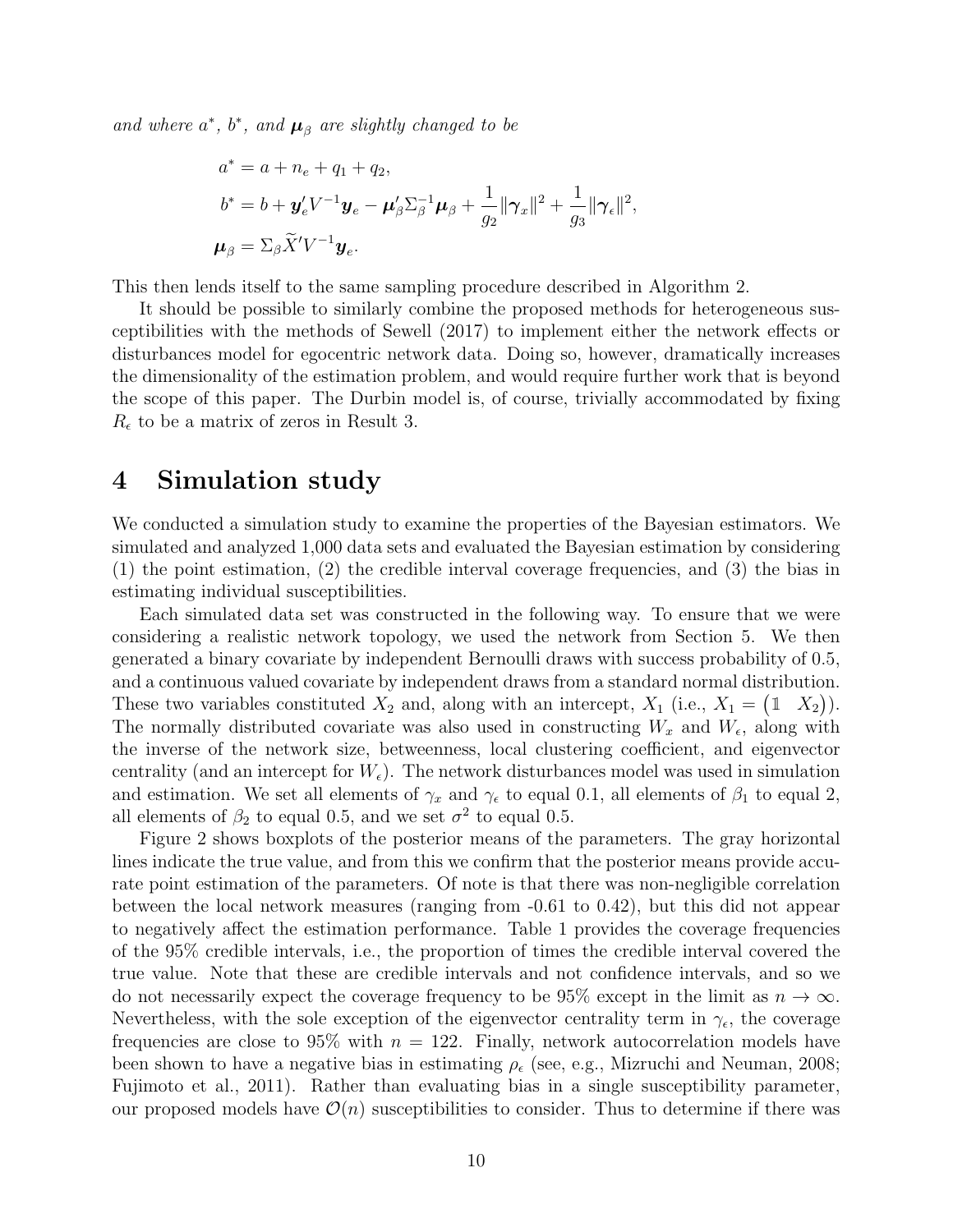<span id="page-10-1"></span>

Figure 2: Posterior means for the coefficients in  $\gamma_x$ ,  $\gamma_\epsilon$ ,  $\beta_1$ , and  $\beta_2$  as well as the variance  $\sigma^2$  corresponding to 1,000 simulated data sets. Gray horizontal lines correspond to the true values.

any bias, for each simulated data set we computed the median of the ratios of  $W_{\epsilon} \hat{\gamma}_{\epsilon}/W_{\epsilon} \gamma_{\epsilon}$ and  $W_x \hat{\gamma}_x / W_x \gamma_x$ , i.e., the ratios of estimated vs. true individual susceptibilities to social influence. Figure [3](#page-11-1) gives the boxplots of these medians for the 1,000 simulations. From this we see that the proposed algorithm is doing a good job at estimating the susceptibilities of the individuals, though with more variability in estimating those susceptibilities associated with the disturbances than with the covariates; importantly (and perhaps surprisingly) we see no evidence of bias, negative or otherwise.

# <span id="page-10-0"></span>5 Social influence on physical activity

Much research in public health relates to the determinants of physical activity. One of the most important such determinants is social support [\(Anderson et al., 2006\)](#page-19-6). Indeed, social influence has been found to be even more important than physical environmental factors [\(Giles-Corti and Donovan, 2002\)](#page-20-9). Implementing our proposed approach can be used to further our understanding in this area by learning what characteristics may affect the susceptibility to social influence with respect to engagement in physical activity.

We analyzed data collected from a study conducted on subjects in a young-family residential living community near a major research institution in North America [\(Aharony et al.,](#page-19-7)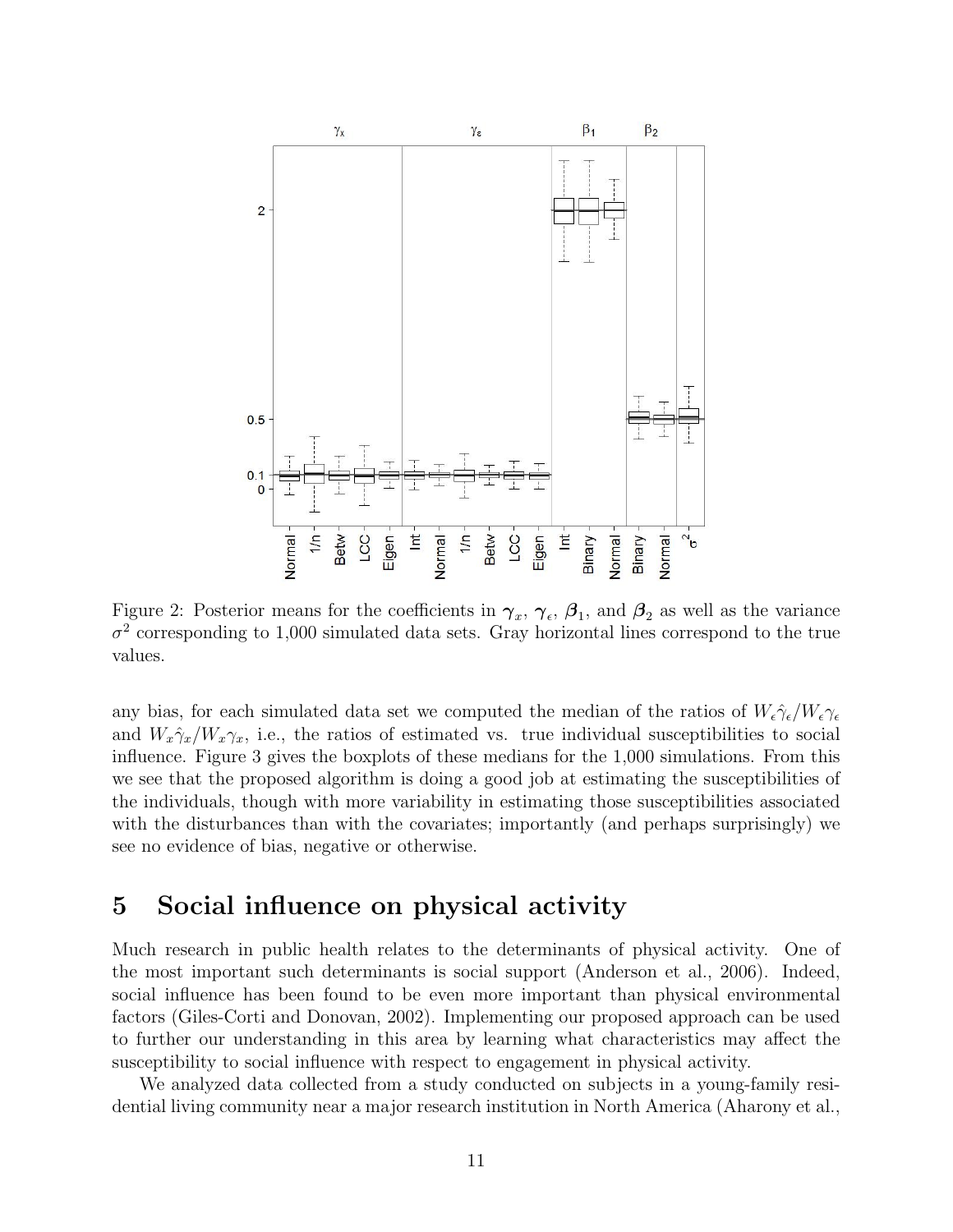<span id="page-11-0"></span>

| Normal $(\gamma_r)$                  | 0.932   Intercept $(\gamma_e)$               |                       | 0.895   Intercept $(\beta_1)$ | 0.942 |
|--------------------------------------|----------------------------------------------|-----------------------|-------------------------------|-------|
| Inverse of network size $(\gamma_x)$ | $0.924$   Normal $(\gamma_c)$                |                       | 0.901   Binary $(\beta_1)$    | 0.948 |
| Betweenness $(\gamma_r)$             | 0.929 Inverse of network size $(\gamma_e)$   |                       | $0.897$   Normal $(\beta_1)$  | 0.962 |
| Loc. clust. coef. $(\gamma_x)$       | 0.933   Betweenness $(\gamma_{\epsilon})$    |                       | $0.877$   Binary $(\beta_2)$  | 0.922 |
| Eigenvector centrality $(\gamma_r)$  | 0.901 Loc. clust. coef. $(\gamma_e)$         |                       | $0.917$ Normal $(\beta_2)$    | 0.922 |
|                                      | Eigenvector centrality $(\gamma_{\epsilon})$ | $0.708 \mid \sigma^2$ |                               | 0.882 |

Table 1: Coverage frequencies of 95% credible intervals corresponding to 1,000 simulations.

<span id="page-11-1"></span>

Figure 3: Boxplots of median ratios of individual susceptibilities  $(W_{\epsilon} \hat{\gamma}_{\epsilon}/W_{\epsilon} \gamma_{\epsilon}$  and  $W_x\hat{\gamma}_x/W_x\gamma_x)$  for the 1,000 simulations.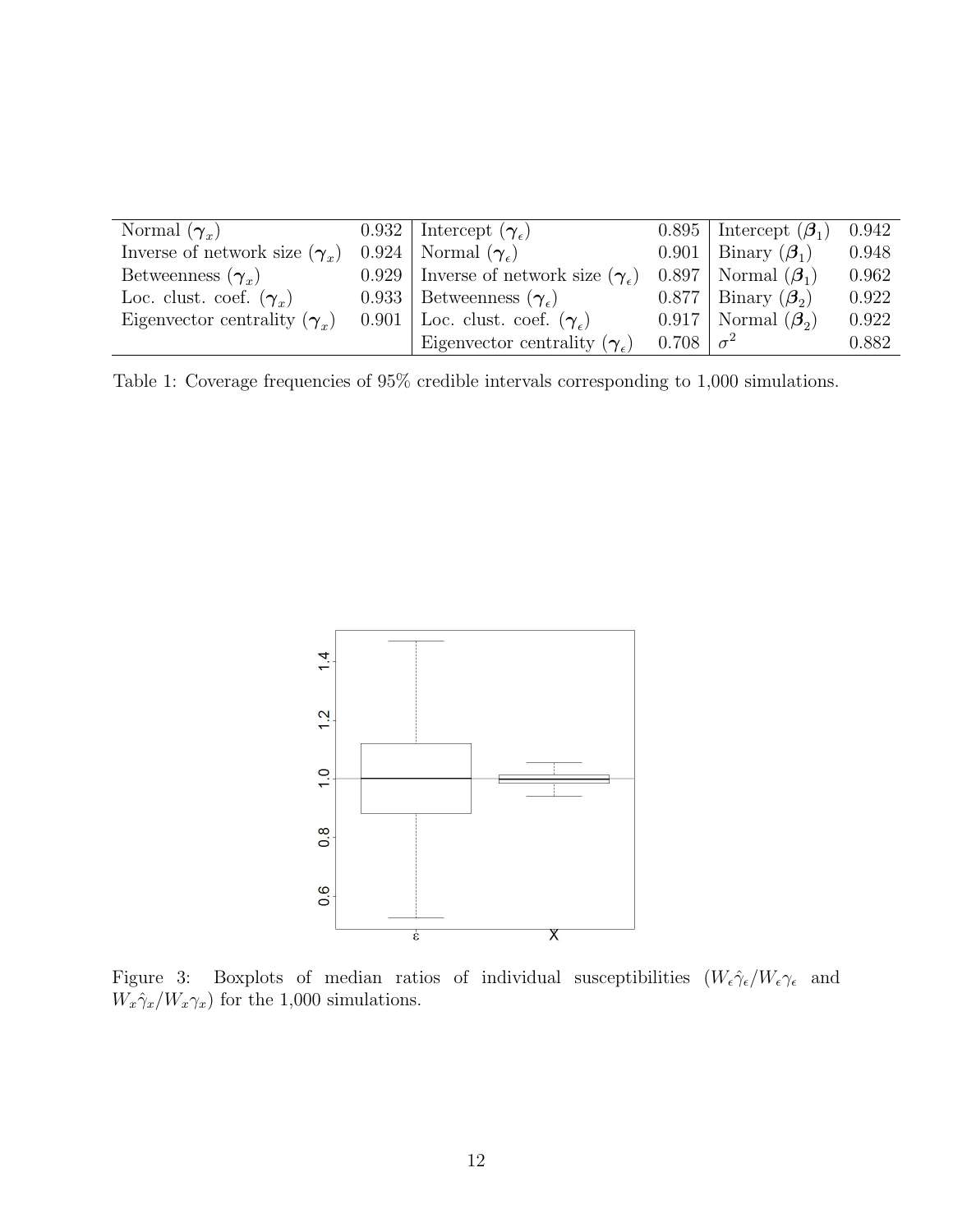[2011\)](#page-19-7). Data was collected via mobile phone technology developed by Aharony et al. The network constructed from this data that we studied consisted of 122 members. This is a rich data set, and while there are many questions that could be addressed, we focus on evaluating the impact of social influence on physical activity levels.

Daily physical activity was measured by accelerometry data collected via the users' mobile phone device. Each user was given an energy expenditure score by assigning points according to the amount of time of recorded physical activity. See [Aharony et al.](#page-19-7) [\(2011\)](#page-19-7) for more details. For each individual we averaged all daily values and used this as the response variable. A call log was recorded for each subject, which allowed us to construct the adjacency matrix A, such that  $A_{ij} = 1$  if network members i and j called each other during the study period, indicating that the two members knew each other. We included as covariates the demographic variables gender and race, where race was categorized as Asian, Black, Hispanic, Middle Eastern, White, or other. We also included the average monthly amount spent on discretionary purchases, average amount of sleep per night, and a self reported measure of quality of life. This last measure was constructed in the following way. Each of the network members was presented with the following sequence of statements with which individuals would agree or disagree:

- 1. In most ways my life is close to my ideal.
- 2. The conditions in my life are excellent.
- 3. I am satisfied with my life.
- 4. So far I have gotten the important things I want in life.
- 5. If I could live my life over, I would change almost nothing.
- 6. In general, I consider myself a happy person.
- 7. Compared to most of my peers, I consider myself more happy.
- 8. I am generally very happy. I enjoy life regardless of what is going on, getting the most out of everything.

Individuals responded to each statement using a seven point Likert scale, with larger values indicating stronger agreement. We used as a covariate the average of the answers to all these questions; hence large values correspond to a better self reported quality of life.

Of the covariates just described, all were included in  $X_1$ ;  $X_2$  was constructed from the variables reflecting choices or attitudes, i.e., the average monthly amount of discretionary purchases, quality of life, and amount of sleep. We constructed  $W_x$  by using gender, the inverse of network size, betweenness centrality, local clustering coefficient (LCC), and eigenvector centrality. An actor  $j$ 's betweenness centrality is determined by considering the proportion of shortest paths through the network between pairs of actors that pass through  $j$ , and is often related to information flow. An individual's LCC captures how densely connected his/her alters are and is strongly related to structural holes and control over information flow. Eigenvector centrality extends the basic notion of degree by regarding not just the number of alters but also the importance of the alters to whom an individual is connected; thus, an individual with a large eigenvector centrality tends to be connected to many important individuals. See, e.g., [Newman](#page-21-7) [\(2010\)](#page-21-7) more on these topics. We then set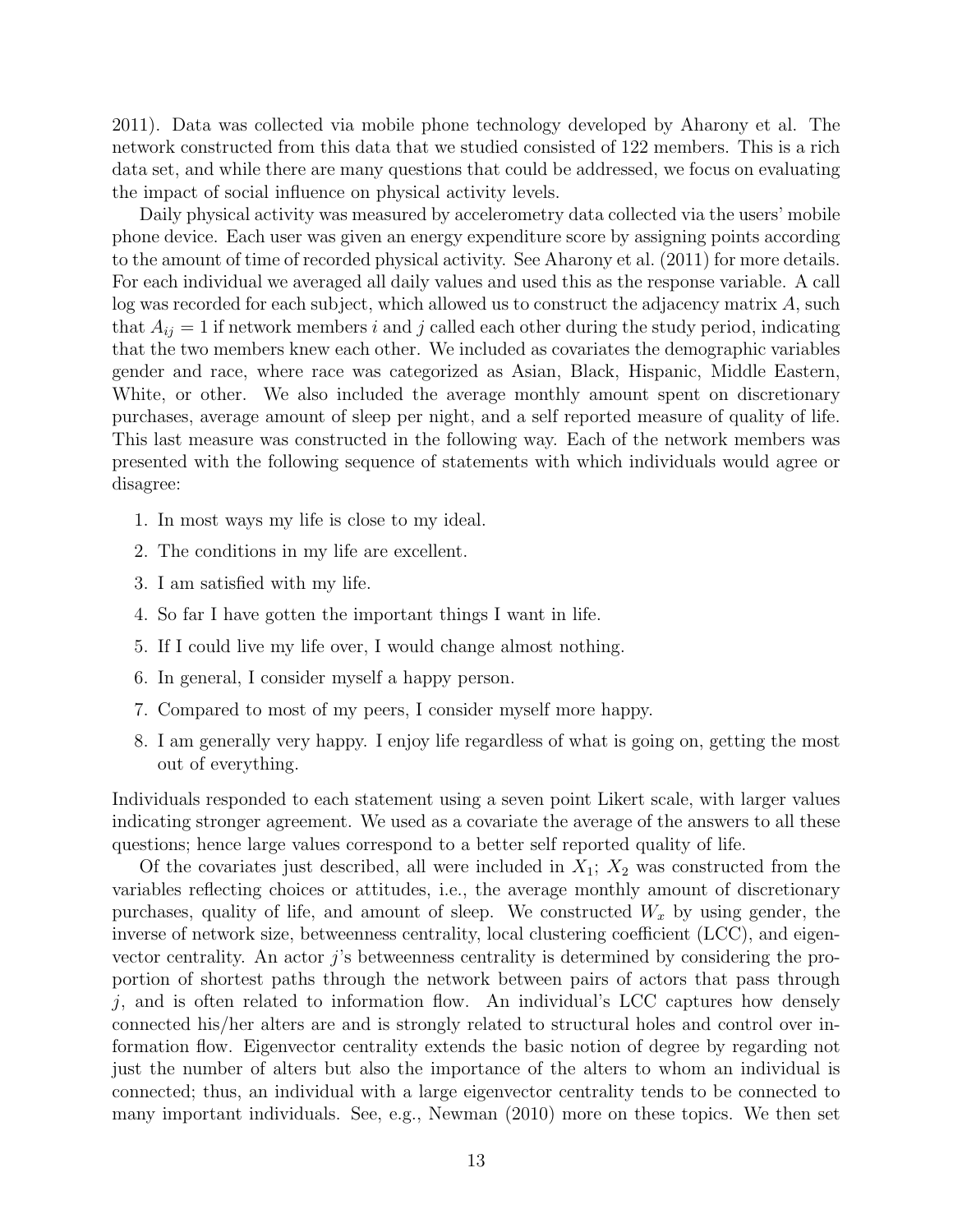$W_{\epsilon} = (1 \ W_x)$ . All the non-categorical covariates, including the local network features, were standardized, and so the units of the original measurements are irrelevant.

We implemented a network disturbances model, thus allowing an individual's physical activity to be influenced by the deviations of his/her alters' physical activity from what would be their expected activity levels. That is, this model hypothesizes that if an ego's alter is doing more or less physical activity than what the ego would expect from that alter, the ego may be inclined to behave in a similar way. We set  $g_1 = g_2 = g_3 = n(= 122)$ ,  $a = 2.1$ , and  $b = 70,000$ . We compared the proposed approach to performing the same Bayesian analysis except with homogeneous social influence, i.e.,  $W_x = W_\epsilon = 1$ . For both methods we drew 10,000 samples from the posterior distribution.

Figure [4](#page-14-0) shows the network, where darker shading indicates higher susceptibility to social influence, and the size of the circle corresponds to the amount of physical activity. The posterior means, standard errors, and 95% credible intervals of the parameters are given in Table [2.](#page-15-0) From this we see that while the covariates of the alters do not seem to influence the egos, there is strong evidence to suggest that the alters' deviations from their expected activity levels do. This analysis seems to provide some support to the idea of row normalization, as seen from the fact that most of the posterior probability mass is away from zero for the inverse of the local network size. However, also of note is that eigenvector centrality seems to play a role as well; those individuals with larger eigenvector centrality tended to be more susceptible to social influence. Unsurprisingly, the estimate of the variance is larger for the model assuming homogeneous social influence. This can be understood by recognizing that more of the individual level variability is explained by the varying degrees of susceptibility to the influence exerted by the alters' deviations. One would expect the practical effect of this to be larger CI's, which is what we observed in this case. In our data analysis, this played an important role with amount of sleep in  $X_1$ , as the 95% credible interval only contained zero when heterogeneity in susceptibility was ignored.

Figure [5](#page-14-1) provides a histogram (and smoothed density estimates) of the posterior means of individual susceptibilities, i.e., the diagonal entries of  $R_{\epsilon}$ . From this figure we corroborate that there is considerable non-negligible and heterogeneous susceptibility to social influence through the alters' deviations, and note that there exists a group of ten actors with particularly high susceptibility.

## <span id="page-13-0"></span>6 Student defiance in the classroom

Student defiance is a significant barrier to educational success in schools. Despite much research done on this topic (e.g., [Gregory and Weinstein, 2008;](#page-20-10) [Way, 2011;](#page-21-8) [Hart and DiPerna,](#page-20-11) [2017\)](#page-20-11), this endemic problem still persists and requires further study. [McFarland](#page-20-12) [\(2001\)](#page-20-12) conducted a study to investigate student resistance in the classroom, and both behavioral/attitude variables and friendship ties were recorded through a self-report survey. We analyze this data to determine not only whether peer influence affects one's own classroom misbehavior, but also what makes an individual susceptible to such influence.

Our response variable is a self-reported frequency of misbehavior in class. We included as covariates two Likert scale questions:

1. (Q1.X) How important is this course for your future?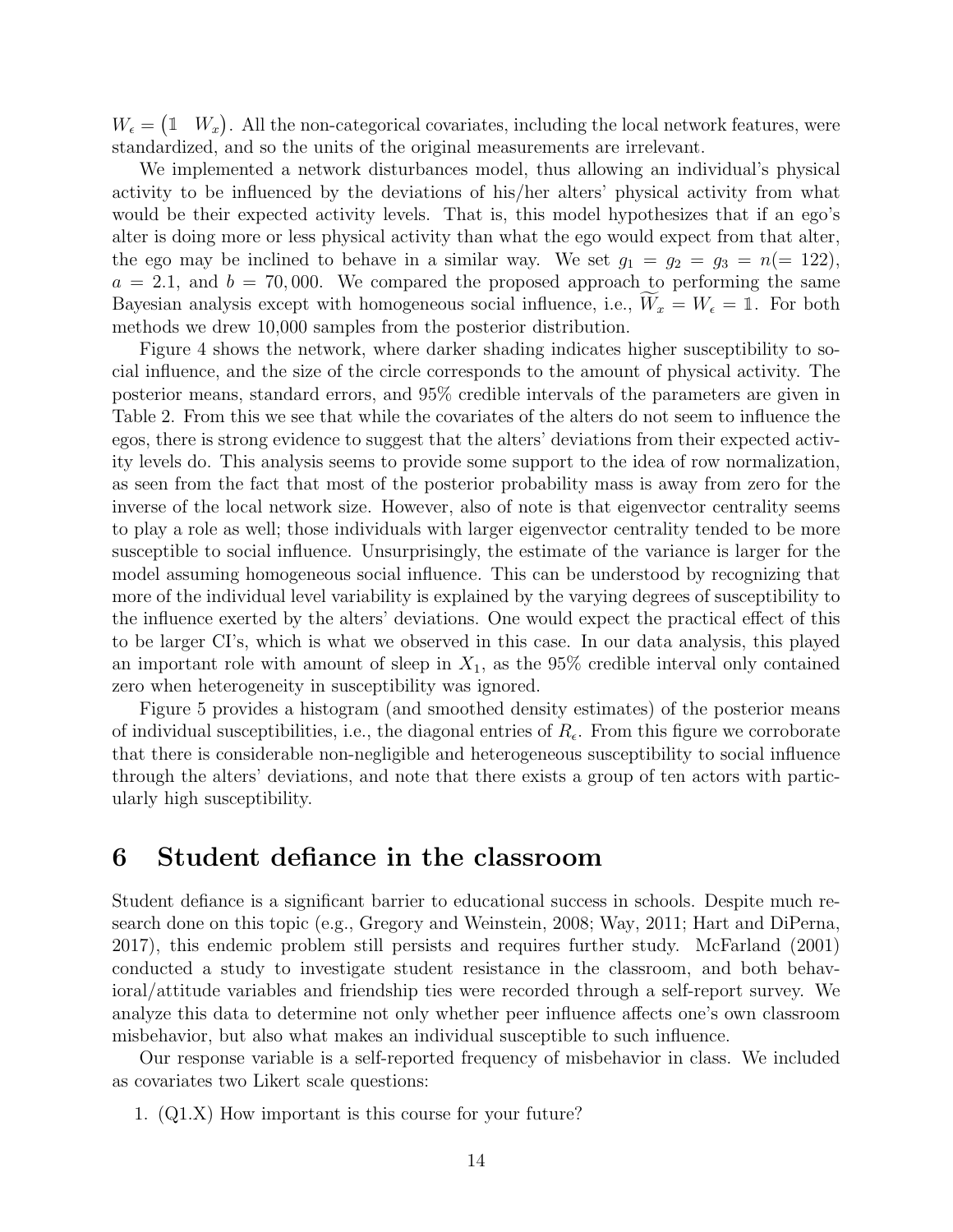<span id="page-14-0"></span>

<span id="page-14-1"></span>Figure 4: Physical activity network. Darker shading indicates higher susceptibility to social influence. The size of the circles corresponds to the amount of physical activity.



Figure 5: Posterior means for individual susceptibilities to social influence through alters' deviations, i.e.,  $diag(R_{\epsilon})$ . The vertical dotted line gives the posterior mean for  $\rho_{\epsilon}$  in the model ignoring heterogeneous susceptibilities.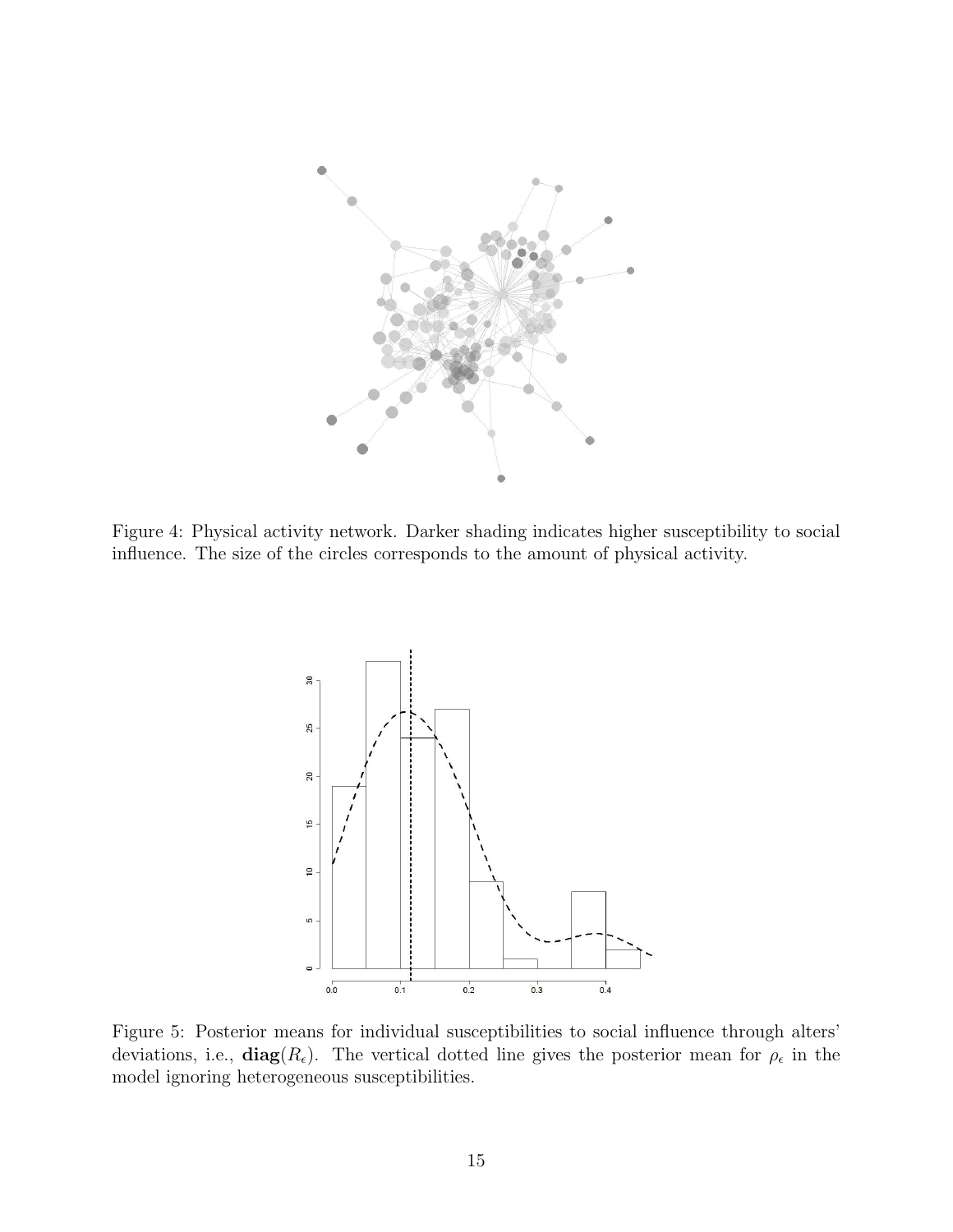<span id="page-15-0"></span>

| Estimate                                     |            |           |         |            |          |  |  |  |
|----------------------------------------------|------------|-----------|---------|------------|----------|--|--|--|
|                                              | Hetero.    | Homo.     | SE      | LB         | UB       |  |  |  |
| Male $(\gamma_x)$                            | $-0.662$   |           | 0.391   | $-1.429$   | 0.104    |  |  |  |
| Inverse of network size $(\gamma_x)$         | 0.551      |           | 0.437   | $-0.306$   | 1.408    |  |  |  |
| Betweenness $(\gamma_x)$                     | $-0.056$   |           | 0.116   | $-0.283$   | 0.171    |  |  |  |
| Loc. clust. coef. $(\gamma_x)$               | 0.114      |           | 0.306   | $-0.485$   | 0.713    |  |  |  |
| Eigenvector centrality $(\gamma_x)$          | 0.522      |           | 0.277   | $-0.021$   | 1.066    |  |  |  |
| Intercept $(\gamma_{\epsilon})$              | $0.115*$   | $0.114*$  | 0.042   | 0.032      | 0.197    |  |  |  |
| Male $(\gamma_{\epsilon})$                   | 0.045      |           | 0.046   | $-0.045$   | 0.136    |  |  |  |
| Inverse of network size $(\gamma_e)$         | $0.095*$   |           | 0.042   | 0.013      | 0.177    |  |  |  |
| Betweenness $(\gamma_{\epsilon})$            | $-0.010$   |           | 0.008   | $-0.025$   | 0.006    |  |  |  |
| Loc. clust. coef. $(\gamma_{\epsilon})$      | $-0.025$   |           | 0.024   | $-0.072$   | 0.023    |  |  |  |
| Eigenvector centrality $(\gamma_{\epsilon})$ | $0.071*$   |           | 0.030   | 0.011      | 0.130    |  |  |  |
| Intercept $(\boldsymbol{\beta}_1)$           | 341.842*   | 318.989*  | 47.645  | 251.329    | 436.060  |  |  |  |
| Male $(\boldsymbol{\beta}_1)$                | $-10.213$  | $-44.765$ | 47.395  | $-101.544$ | 86.408   |  |  |  |
| Black $(\boldsymbol{\beta}_1)$               | $-72.453$  | 8.417     | 165.862 | $-399.718$ | 248.383  |  |  |  |
| Hispanic $(\beta_1)$                         | 273.359*   | 278.066*  | 90.201  | 97.130     | 453.960  |  |  |  |
| Middle Eastern $(\beta_1)$                   | 85.327     | 65.020    | 94.480  | $-104.673$ | 272.309  |  |  |  |
| White $(\boldsymbol{\beta}_1)$               | 77.488     | 101.006   | 59.909  | $-37.195$  | 199.335  |  |  |  |
| Other Race $(\beta_1)$                       | 165.429    | 198.790   | 117.166 | $-60.752$  | 397.057  |  |  |  |
| Discretionary Purchase $(\beta_1)$           | 31.324     | 33.324    | 21.810  | $-11.709$  | 73.530   |  |  |  |
| Sleep $(\boldsymbol{\beta}_1)$               | $-45.021*$ | $-44.194$ | 22.563  | $-89.236$  | $-0.732$ |  |  |  |
| Quality of life $(\beta_1)$                  | $-43.450$  | $-40.740$ | 22.486  | $-87.109$  | 0.577    |  |  |  |
| Discretionary Purchase $(\beta_2)$           | 15.663     | 11.586    | 11.618  | $-7.476$   | 38.669   |  |  |  |
| Sleep $(\beta_2)$                            | 13.174     | 11.899    | 14.644  | $-15.353$  | 42.635   |  |  |  |
| Quality of Life $(\beta_2)$                  | 22.220     | 12.094    | 12.355  | $-3.070$   | 47.189   |  |  |  |
| $\sigma$                                     | 208        | 222       | 13      | 185        | 237      |  |  |  |

Table 2: Results for physical activity data. The baseline race is Asian. LB and UB correspond to the lower and upper bounds of the 95% credible intervals respectively. The posterior mean parameter estimates are given for both the model with heterogeneous and with homogeneous susceptibility to social influence. SE, LB, and UB all correspond to the model accounting for heterogeneity in susceptibility. \*'s indicate that the 95% CI excluded zero.

2. (Q2.X) How much do you like the course subject?

The responses range from 1 (not at all/strongly dislike) to 4 (very important/like it very much). We also included the following Likert scale questions as covariates in the influence terms (i.e., in  $W_{\epsilon}$ ):

- 1. (Q1.W) How interesting do you find your classmates?
- 2. (Q2.W) How often do you socialize?
- 3. (Q3.W) How interesting do you find your friends in this class?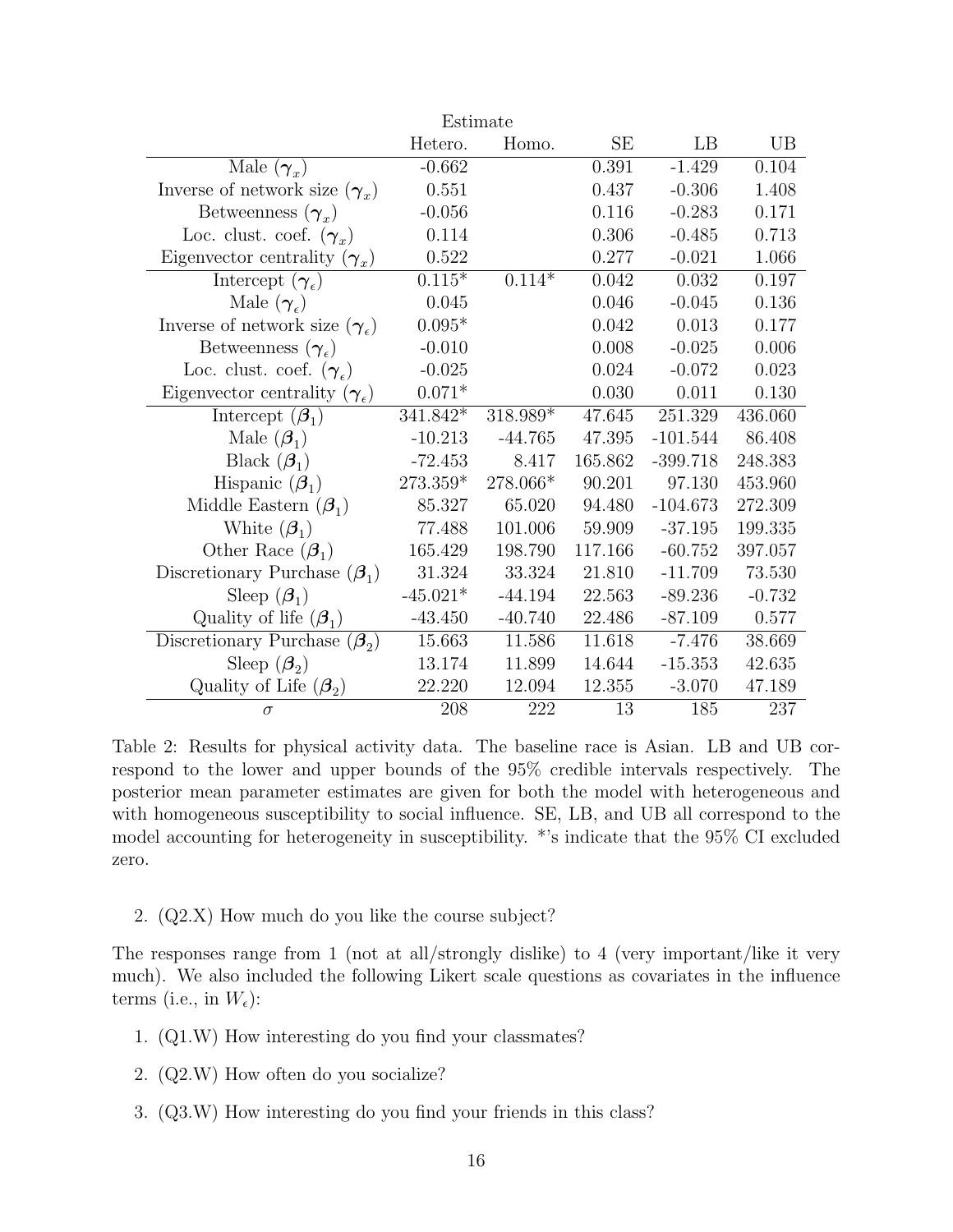The responses ranged from 1 (not at all/never/not at all) to 4 (very interesting/often/very interesting). There were 472 complete observations used in our analysis. Each student was asked to list their relationship to each other person in the class; we set  $A_{ij} = 1$  if student i said they were friends or close friends with student  $j$ . Figure [6](#page-17-0) shows this network.

We implemented a network moving average model with this data. A primary goal was to investigate how quickly the results from an egocentric sample reflect those that one would obtain from the full data, and so we implemented not only the full network model of Section [2](#page-1-0) but also the egocentric network model of Section [3,](#page-7-0) where the number of egos  $n_e$  ranged from 50 to 250 in increments of 50. Figure [6](#page-17-0) shows an example of an egocentric network for 50 sampled egos. For each sample size  $n_e$  we drew 100 egocentric samples and analyzed the results. For the full network analysis and for each of the  $5 \times 100$  egocentric network analyses we used 10,000 posterior draws.

Table [3](#page-17-1) provides the results from analyzing the full data. We see that social influence is in fact playing a non-trivial role in student defiance and disruptive behaviors. We also see that how often a student socializes affects that student's susceptibility to be influenced with respect to defiant behavior, specifically that this susceptibility decreases as the amount of socialization increases. We did not include many local network features, as these often cannot be computed for egocentric network data; we did however include the inverse of the network size, though the posterior distribution seems to suggest that a row normalized term may not be pertinent.

Figure [7](#page-18-0) shows the graphical results from the egocentric network analyses. In each of the four plots we show for each  $n_e \in \{50, 100, 150, 200, 250\}$  the average of the 100 posterior mean point estimates, the average of the 100 95% credible interval lower and upper bounds, as well as the posterior mean and 95% CI bounds when using the full network data. From this we see that the results from the egocentric network are on average very similar to those results obtained from the full network, and in fact using 100 or more egos led to the average posterior mean being well within the 95% full network CI for all parameters. Since an egocentric network subsample will by necessity contain less information from the data, the 95% CI bounds from the egocentric network must be larger than that obtained from the full network data; that said, we see that the bounds shrink towards the full network bounds relatively quickly in most cases, and are quite close when we use 250 egos.

### <span id="page-16-0"></span>7 Discussion

Network autocorrelation models have been invaluable in accounting for complex dependencies due to the subjects being connected through a network and in estimating the effect of the network via social influence on actor attributes of interest. However, this class of models have all assumed uniform susceptibility to social influence. We have proposed a non-linear hierarchical model which allows us to relax this strong assumption.

Our proposed methods provide statistical tools to better understand social processes and to test social theories. For example, as mentioned in the introduction there are researchers who have posited that susceptibility to social influence varies based on gender, age, etc.; such claims can be tested by including these covariates into the design matrices corresponding to the susceptibilities (i.e.,  $W_x$  and  $W_\epsilon$ ). We have also discussed in Section [2.4](#page-7-1) how row normalization of the adjacency matrix can be viewed as a subset of the proposed models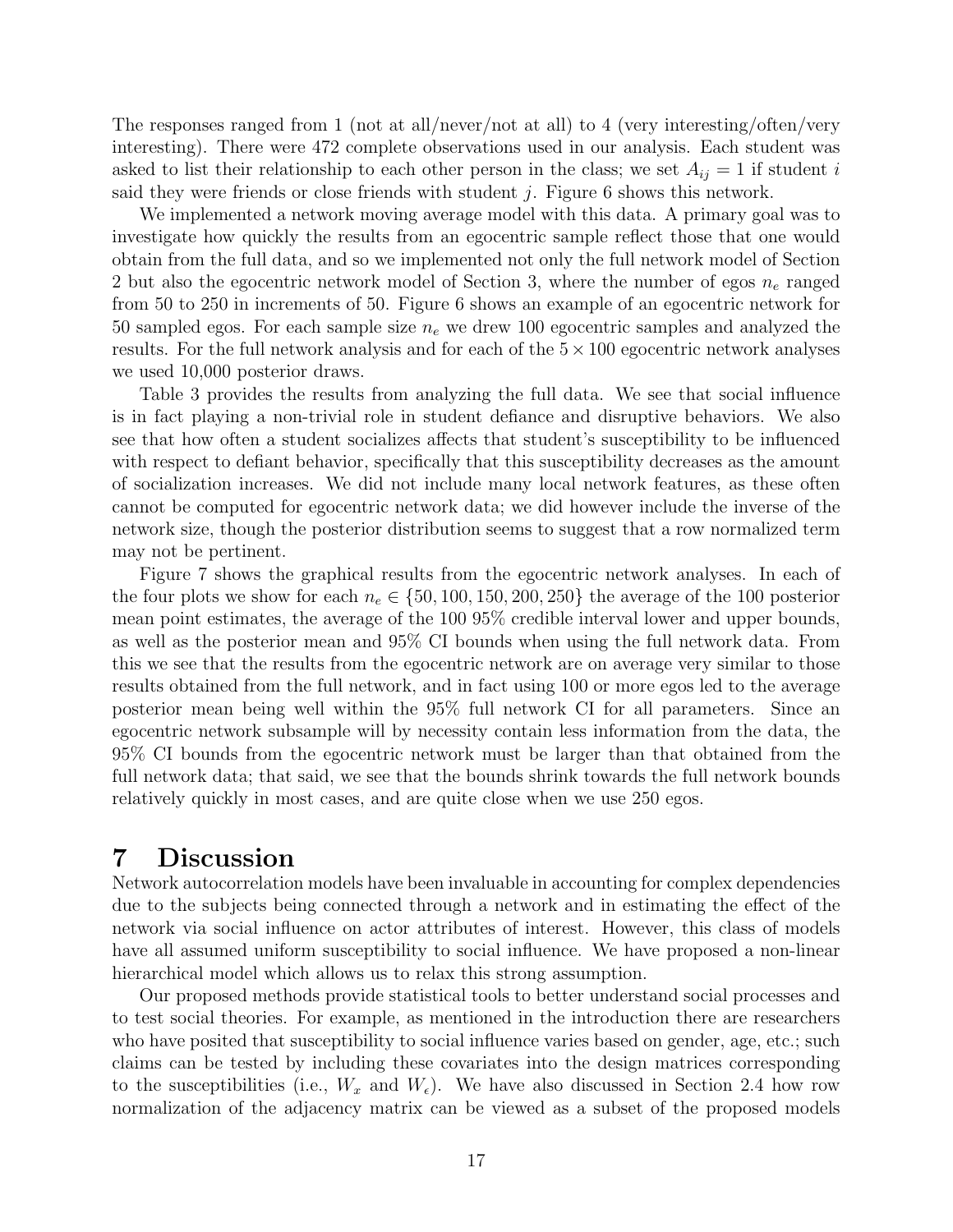<span id="page-17-0"></span>

<span id="page-17-1"></span>Figure 6: Peer influence network. The shading and shapes correspond to an example egocentric network, where the sampled egos are given by dark circles, their unsampled alters are given by gray squares, and their observed outgoing edges are shaded dark.

|                                               | Estimate | SE   |         | UВ      |
|-----------------------------------------------|----------|------|---------|---------|
| Intercept $(\gamma_{\epsilon})$               | $0.61*$  | 0.27 | 0.08    | 1.15    |
| $(Q1.W)$ classmates $(\gamma_e)$              | 0.03     | 0.03 | $-0.03$ | 0.09    |
| $(Q2.W)$ socialize $(\gamma_{\epsilon})$      | $-0.16*$ | 0.05 | $-0.26$ | $-0.07$ |
| $(Q3.W)$ friends $(\gamma_{\epsilon})$        | 0.01     | 0.06 | $-0.10$ | 0.12    |
| Inverse of network size $(\gamma_{\epsilon})$ | 0.12     | 0.14 | $-0.15$ | 0.39    |
| Intercept $(\boldsymbol{\beta}_1)$            | $3.04*$  | 0.24 | 2.58    | 3.50    |
| $(Q1.X)$ importance $(\boldsymbol{\beta}_1)$  | 0.03     | 0.07 | $-0.11$ | 0.18    |
| $(Q2.X)$ course subject $(\beta_1)$           | $-0.29*$ | 0.06 | $-0.41$ | $-0.17$ |
|                                               |          |      |         | 1.36    |

Table 3: Results for peer influence data using the full data. LB and UB correspond to the lower and upper bounds of the 95% credible intervals respectively. \*'s indicate that the 95% CI excluded zero.

by incorporating the reciprocal of individuals' local network sizes in  $W_x$  or  $W_{\epsilon}$ . In addition, by including the local clustering coefficient researchers may test how structural holes affect susceptibility [\(Burt, 1992\)](#page-19-8); by including betweenness one may investigate how one's position with regard to information flow affects susceptibility [\(Freeman, 1977\)](#page-20-13); by including eigenvector centrality, one may investigate the effect of social capital on susceptibility [\(Bonacich,](#page-19-9) [1987;](#page-19-9) [Borgatti et al., 1998\)](#page-19-10).

When incorporating local network features into  $W_x$  or  $W_{\epsilon}$ , one must be careful about highly correlated covariates and the subsequent negative inferential impacts. Of course this is an important point of consideration in any linear model, but as local network features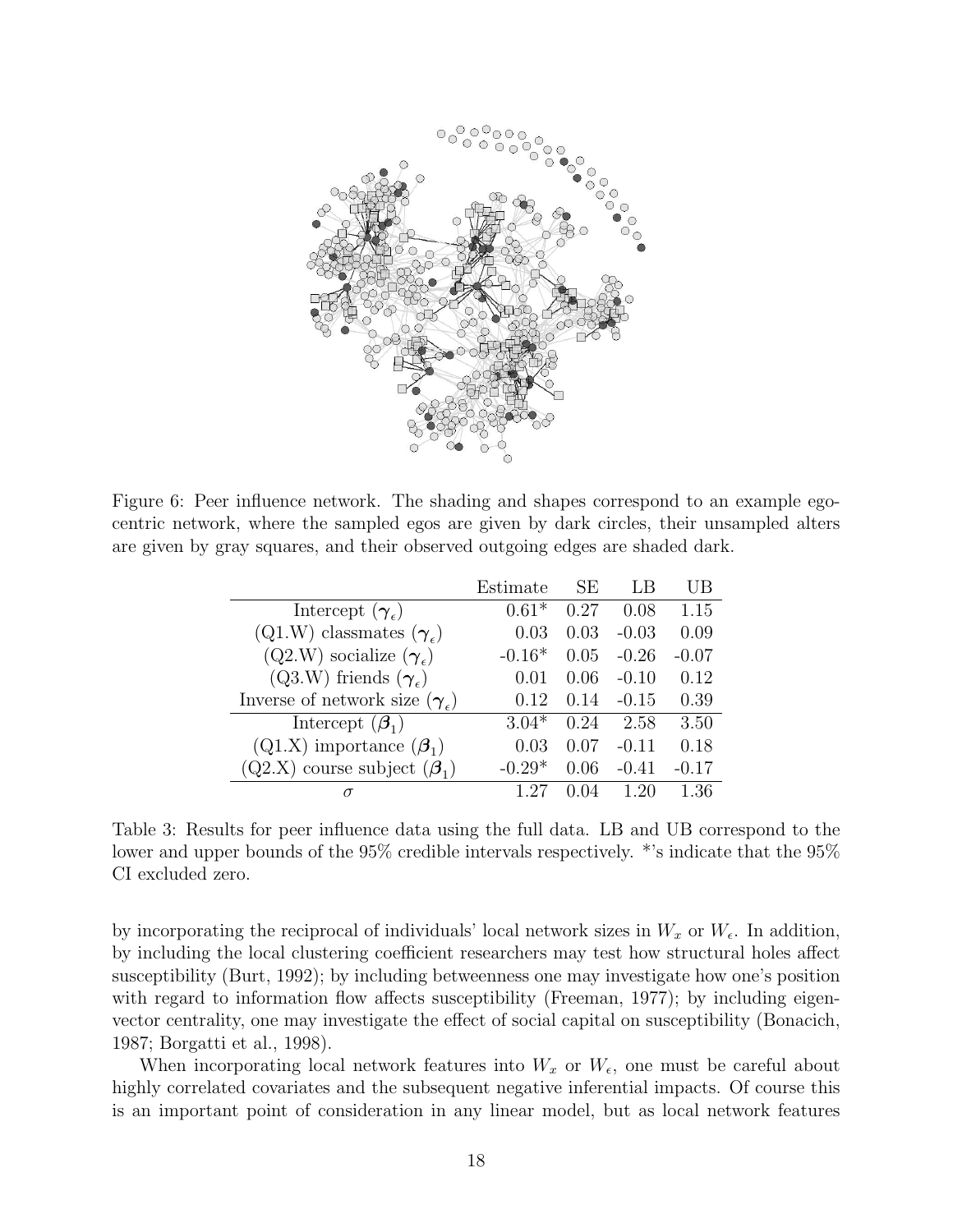<span id="page-18-0"></span>

Figure 7: Results for peer influence data running 100 egocentric subsamples for each value of  $n_e \in \{50, 100, 150, 200, 250\}$ . The solid and dotted lines give respectively the posterior mean and 95% CI bounds using the full network data. The dashed line gives the average posterior mean over the 100 subsamples, and the shaded region corresponds to the 95% CI bounds averaged over the 100 subsamples.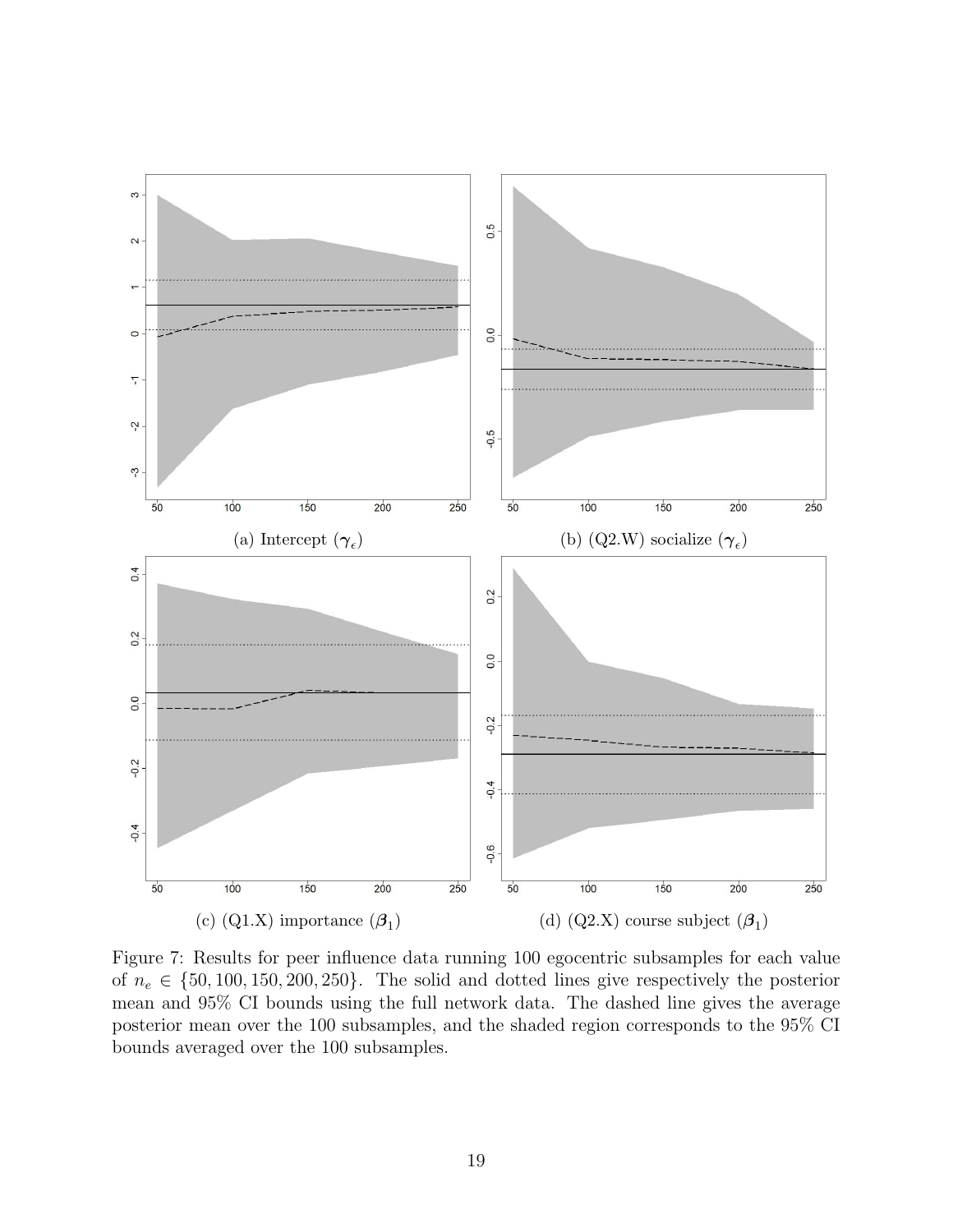are often highly correlated with each other, such as local clustering coefficient and degree (Vázquez et al., 2002), researchers should be particularly cognizant of this issue. Our simulation study did not seem to indicate that correlations as strong as  $\approx 0.6$  affected inference, but further study on this is merited

A drawback to the proposed methodology is the computational cost involved for large networks. If one considers [\(17\)](#page-6-0), it becomes apparent that one needs to compute the determinant and the inverse of an  $n \times n$  matrix  $(V)$  and do so repeatedly during the optimization of  $\pi(\bm{\gamma}_x,\bm{\gamma}_\epsilon|\bm{y})$  and also for each draw  $(\bm{\gamma}_x,\bm{\gamma}_\epsilon).$  By using an egocentric subsample of the network data and capitalizing on Result [3,](#page-8-3) researchers can investigate factors associated with susceptibility to peer influence without this computational burden, but clearly a better solution that makes use of all data is desired. This is an important future direction for research.

## References

- <span id="page-19-7"></span>Aharony, N., Pan, W., Ip, C., Khayal, I., and Pentland, A. (2011), "Social fMRI: Investigating and shaping social mechanisms in the real world," Pervasive and Mobile Computing, 7, 643–659.
- <span id="page-19-6"></span>Anderson, E. S., Wojcik, J. R., Winett, R. A., and Williams, D. M. (2006), "Social-cognitive determinants of physical activity: The influence of social support, self-efficacy, outcome expectations, and self-regulation among participants in a church-based health promotion study," Health Psychology, 25, 510–520.
- <span id="page-19-5"></span>Anselin, L. (1988), Spatial Econometrics: Methods and Models, Kluwer Academic Publishers.
- <span id="page-19-4"></span>Bearden, W. O., Netemeyer, R. G., and Teel, J. E. (1989), "Measurement of consumer susceptibility to interpersonal influence," Journal of Consumer Research, 15, 473–481.
- <span id="page-19-9"></span>Bonacich, P. (1987), "Power and centrality: A family of measures," American Journal of Sociology, 92, 1170–1182.
- <span id="page-19-10"></span>Borgatti, S. P., Jones, C., and Everett, M. G. (1998), "Network measures of social capital," Connections, 21, 27–36.
- <span id="page-19-8"></span>Burt, R. S. (1992), Structural holes: The social structure of competition, Cambridge, MA: Harvard University Press.
- <span id="page-19-0"></span>Crandall, C. S. (1988), "Social contagion of binge eating," Journal of Personality and Social Psychology, 55, 588–598.
- <span id="page-19-1"></span>Doreian, P. (1980), "Linear models with spatially distributed data: Spatial disturbances or spatial effects?" Sociological Methods and Research, 9, 29–60.
- <span id="page-19-2"></span>Eagly, A. H. (1978), "Sex differences in influenceability," Psychological Bulletin, 85, 86–116.
- <span id="page-19-3"></span>Fennis, B. M. and Aarts, H. (2012), "Revisiting the agentic shift: Weakening personal control increases susceptibility to social influence," European Journal of Social Psychology, 42, 824–831.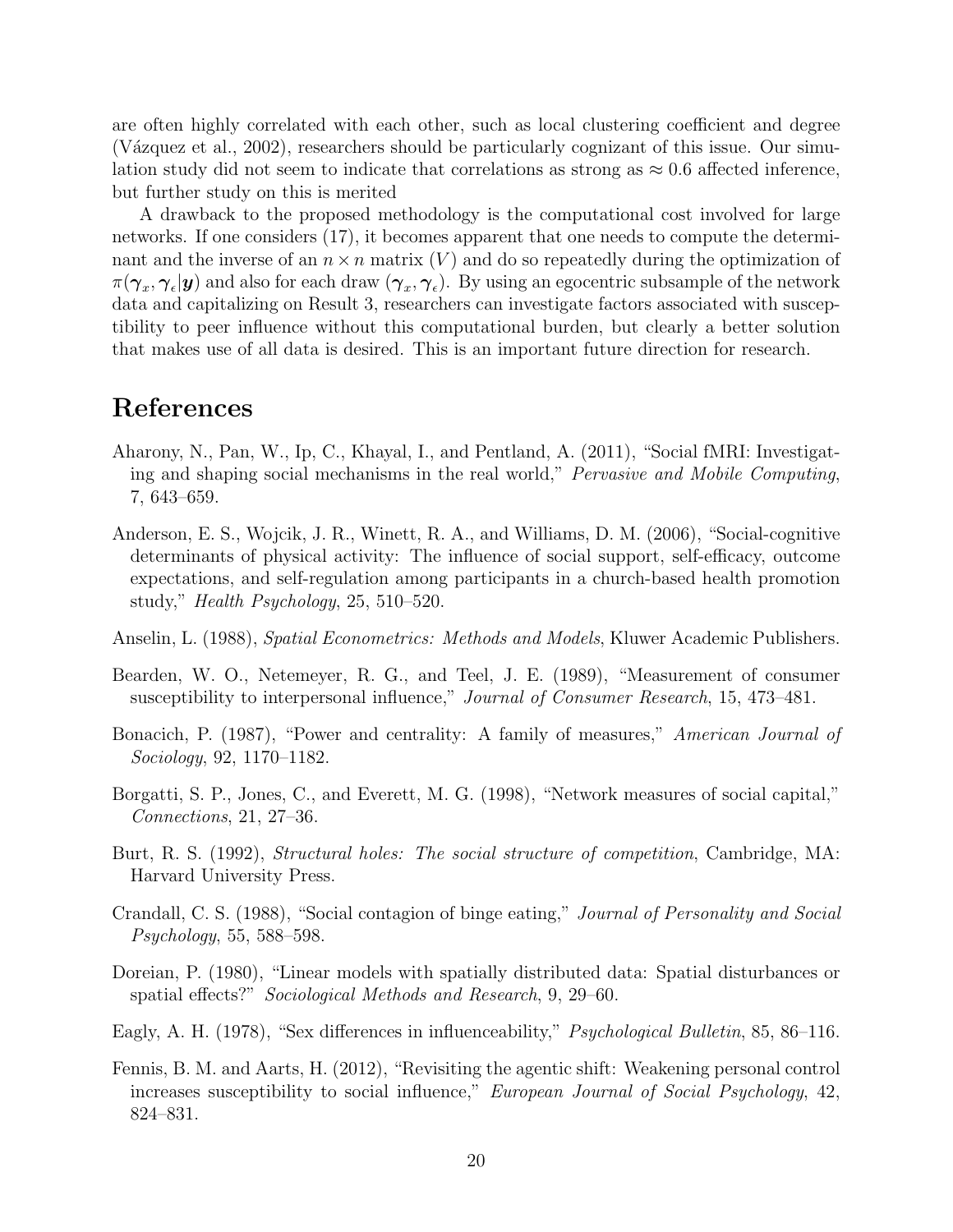- <span id="page-20-13"></span>Freeman, L. C. (1977), "A set of measures of centrality based on betweenness," Sociometry, 40, 35–41.
- <span id="page-20-4"></span>Friedkin, N. E. and Johnsen, E. C. (1999), "Social influence networks and opinion change," Advances in Group Processes, 16, 1–29.
- <span id="page-20-3"></span>Fujimoto, K., Chou, C.-P., and Valente, T. W. (2011), "The network autocorrelation model using two-mode data: Affiliation exposure and potential bias in the autocorrelation parameter," Social Networks, 33, 231–243.
- <span id="page-20-9"></span>Giles-Corti, B. and Donovan, R. J. (2002), "The relative influence of individual, social and physical environment determinants of physical activity," Social Science & Medicine, 54, 1793–1812.
- <span id="page-20-10"></span>Gregory, A. and Weinstein, R. S. (2008), "The discipline gap and African Americans: Defiance or cooperation in the high school classroom," Journal of School Psychology, 46, 455–475.
- <span id="page-20-1"></span>Hareli, S. and Rafaeli, A. (2008), "Emotion cycles: On the social influence of emotion in organizations," Research in Organizational Behavior, 28, 35–59.
- <span id="page-20-11"></span>Hart, S. C. and DiPerna, J. C. (2017), "Teacher beliefs and responses toward student misbehavior: Influence of cognitive skill deficits," Journal of Applied School Psychology, 33, 1–15.
- <span id="page-20-6"></span>Hepple, L. W. (1995), "Bayesian techniques in spatial and network econometrics: 1. Model comparison and posterior odds," Environment and Planning A, 27, 447–469.
- <span id="page-20-0"></span>Hoffmann, A. O. and Broekhuizen, T. L. (2009), "Susceptibility to and impact of interpersonal influence in an investment context," Journal of the Academy of Marketing Science, 37, 488–503.
- <span id="page-20-5"></span>Krosnick, J. A. and Alwin, D. F. (1989), "Aging and susceptibility to attitude change," Journal of personality and social psychology, 57, 416.
- <span id="page-20-7"></span>Leenders, R. T. A. J. (2002), "Modeling social influence through network autocorrelation: Constructing the weight matrix," Social Networks, 24, 21–47.
- <span id="page-20-12"></span>McFarland, D. A. (2001), "Student resistance: How the formal and informal organization of classrooms facilitate everyday forms of student defiance," American Journal of Sociology, 107, 612–678.
- <span id="page-20-8"></span>Mizruchi, M. S. and Neuman, E. J. (2008), "The effect of density on the level of bias in the network autocorrelation model," Social Networks, 30, 190–200.
- <span id="page-20-2"></span>Neaigus, A., Gyarmathy, V. A., Miller, M., Frajzyngier, V. M., Friedman, S. R., and Des Jarlais, D. C. (2006), "Transitions to injecting drug use among noninjecting heroin users: Social network influence and individual susceptibility," Journal of Acquired Immune Deficiency Syndromes, 41, 493–503.